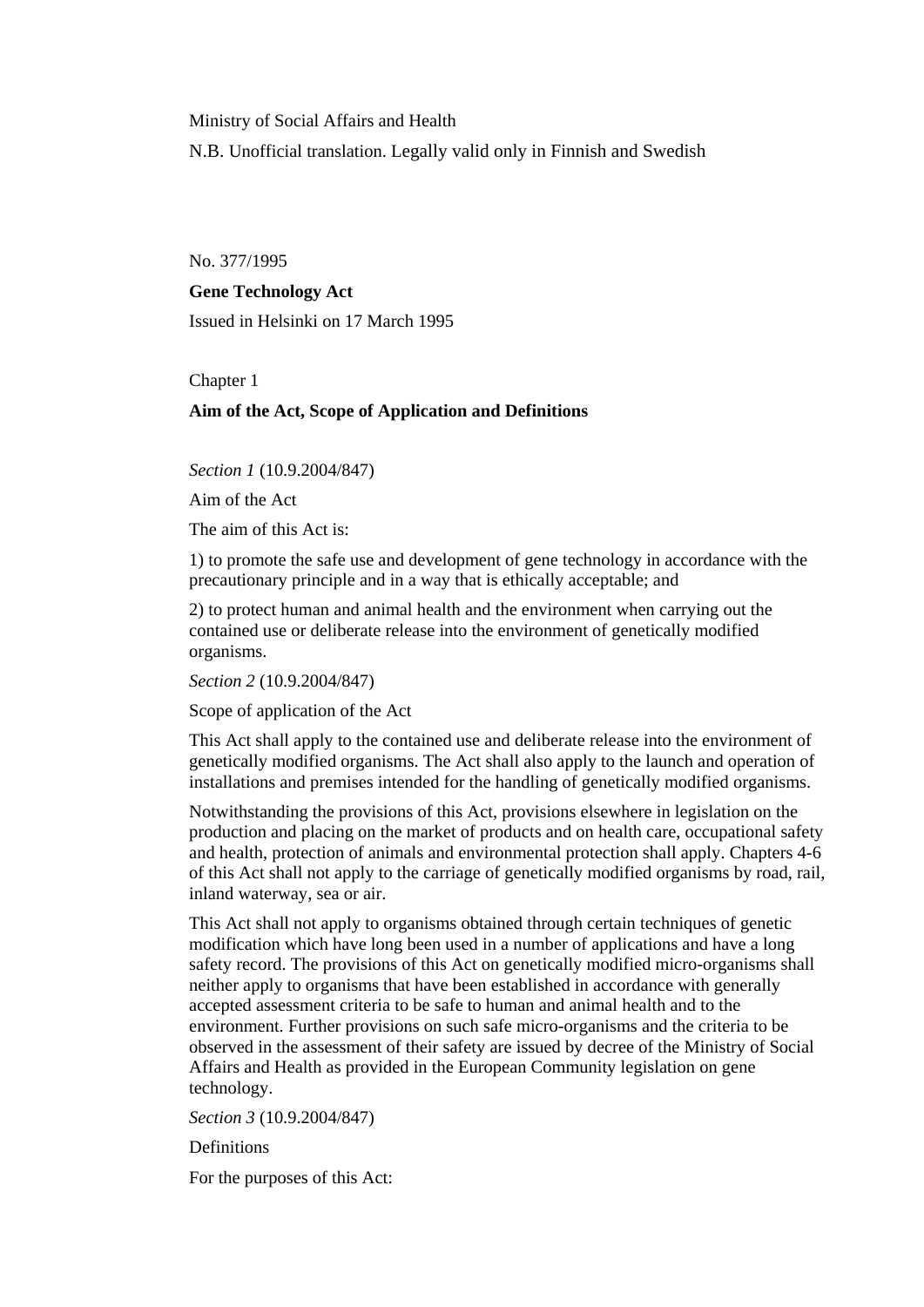1) organism means, with the exception of human beings, any biological entity capable of replication or of transferring genetic material;

2) micro-organism means any microbiological entity, cellular or non-cellular, capable of replication or of transferring genetic material, including viruses, viroids, animal and plant cells in culture and human cells and human tissues in culture;

3) genetically modified organism means an organism in which the genetic material has been altered in a way that does not occur naturally by mating or natural recombination;

4) genetically modified micro-organism means a micro-organism in which the genetic material has been altered in a way that does not occur naturally by mating or natural recombination;

5) contained use means any activity in which organisms are genetically modified or in which such genetically modified organisms are cultured, stored, transported, destroyed or disposed of or used in any other way and for which specific containment measures are used to limit their contact with the general population and the environment and to provide a high level of safety for the general population and the environment;

6) deliberate release means introduction into the environment of genetically modified organisms without using any specific containment measures to limit their contact with the general population and the environment or to provide a high level of safety for the general population and the environment;

7) placing on the market means making a product available to third parties either in return for payment or free of charge; supplying genetically modified organisms for contained use or their deliberate release into the environment for any other purpose than for placing on the market is not considered as placing on the market;

8) operator means any natural or legal person who is responsible for the contained use of genetically modified organisms or for the deliberate release into the environment of genetically modified organisms and who is responsible for the content and correctness of the documents referred to in this Act and for submitting them to the competent authority;

9) notification means the submission of the documents referred to in this Act to the Board for Gene Technology regarding which the Board does not make a decision on granting consent;

10) application means the submission of the documents referred to in this Act to the Board for Gene Technology regarding which the Board makes a decision on granting consent;

11) risk assessment means evaluation of the risks that the use of genetically modified organisms may constitute to human and animal health and the environment, whether they are direct or indirect or immediate or delayed; and

12) product means a preparation placed on the market that consists of genetically modified organisms or a combination of them or that contains them.

Further provisions on the methods and techniques that are regarded as genetic modification referred to in paragraph 1 (3) and (4) are issued by Government decree.

Chapter 2

# **Competent Authorities**

*Section 4* (10.9.2004/847)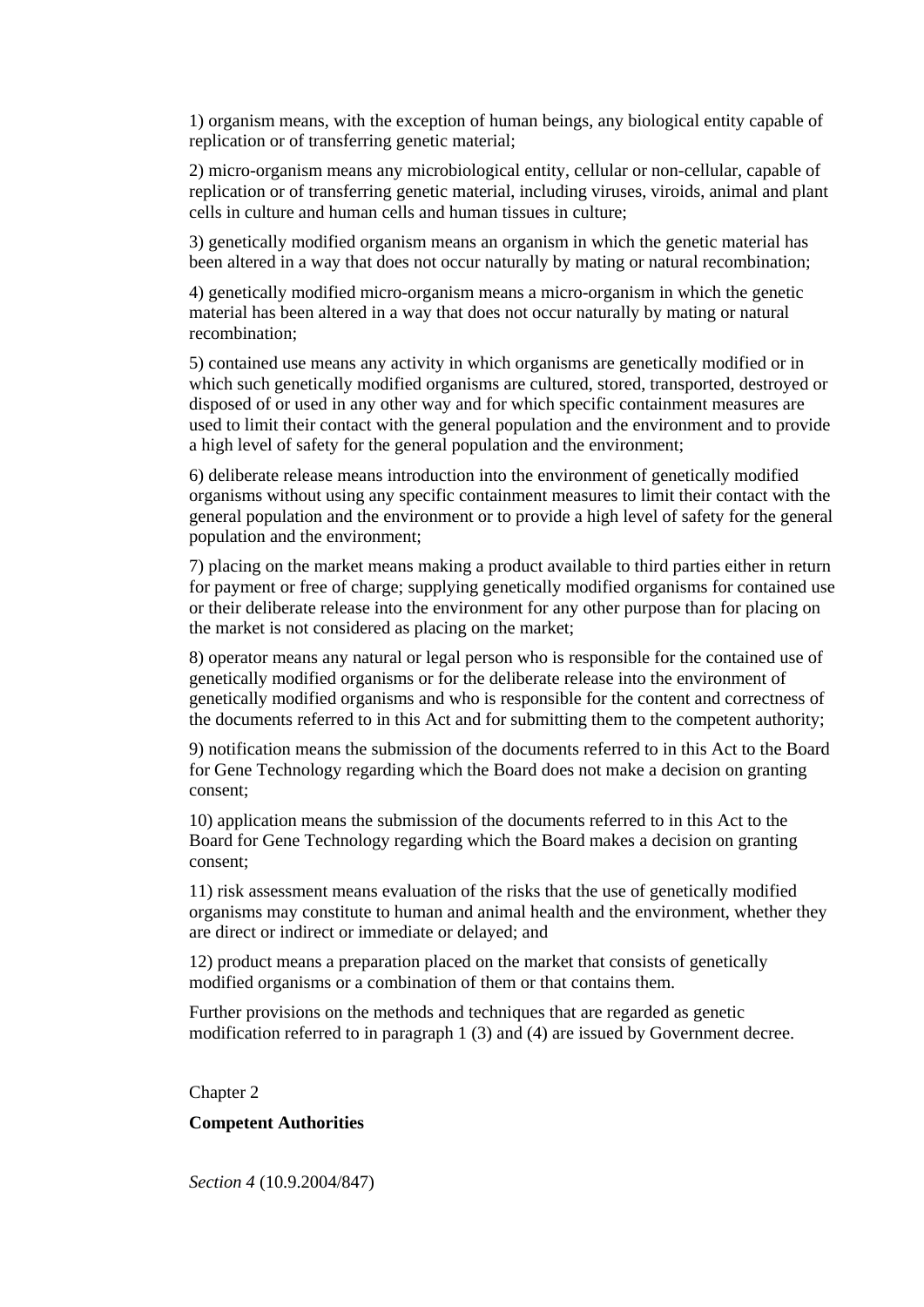General guidance and supervision

The Ministry of Social Affairs and Health shall guide compliance with this Act and any provisions issued in virtue of it as well as lead its supervision in general and in particular in respect of matters relating to human health.

The Ministry of the Environment shall guide compliance with this Act and the provisions issued in virtue of it as well as lead its supervision in regard to preventing and averting any harm to the environment caused by the use of genetically modified organisms.

Furthermore, the Ministry of Agriculture and Forestry shall guide compliance with this Act and the provisions issued in virtue of it as well as lead its supervision in matters relating to genetically modified organisms in the field of agriculture, forestry, fisheries and game husbandry.

*Section 5* (10.9.2004/847)

Board for Gene Technology

The Government appoints the Board for Gene Technology upon the submission of the Ministry of Social Affairs and Health for carrying out the duties under this Act for a term of five years. The Government appoints the chairman and the vice-chairman of the Board. Furthermore, the Government appoints at the most five other members for the Board and a personal deputy member for each of them. The Board operates in conjunction with the Ministry of Social Affairs and Health.

The members of the Board shall represent at least the Ministry of Trade and Industry, the Ministry of Agriculture and Forestry, the Ministry of Social Affairs and Health and the Ministry of the Environment. Ethical expertise shall also be represented in the Board.

If a member or deputy member resigns or dies before the end of his/her term, the Ministry of Social Affairs and Health appoints upon the proposal of the same authority, organization or public institution as the member or deputy member was appointed a new member or deputy member to replace him/her for the remainder of the term.

*Section 5 a* (10.9.2004/847)

Duties of the Board for Gene Technology

The Board for Gene Technology leads and co-ordinates the supervision of compliance with this Act.

Besides the duties laid down for the Board for Gene Technology elsewhere in this Act, the Board shall:

1) act as the competent authority referred to in the Council Directive 90/219/EEC on the contained use of genetically modified micro-organisms, hereinafter the Directive on contained use;

2) act as the competent authority referred to in the Directive 2001/18/EC of the European Parliament and of the Council on the deliberate release into the environment of genetically modified organisms and repealing Council Directive 90/220/EEC, hereinafter the Directive on deliberate release;

3) act as the competent authority referred to in the Regulation (EC) No. 1946/2003 of the European Parliament and of the Council on transboundary movements of genetically modified organisms and in the Cartagena Protocol on Biosafety; and

4) prepare opinions to be submitted to other national and international authorities.

*Section 5 b* (10.9.2004/847)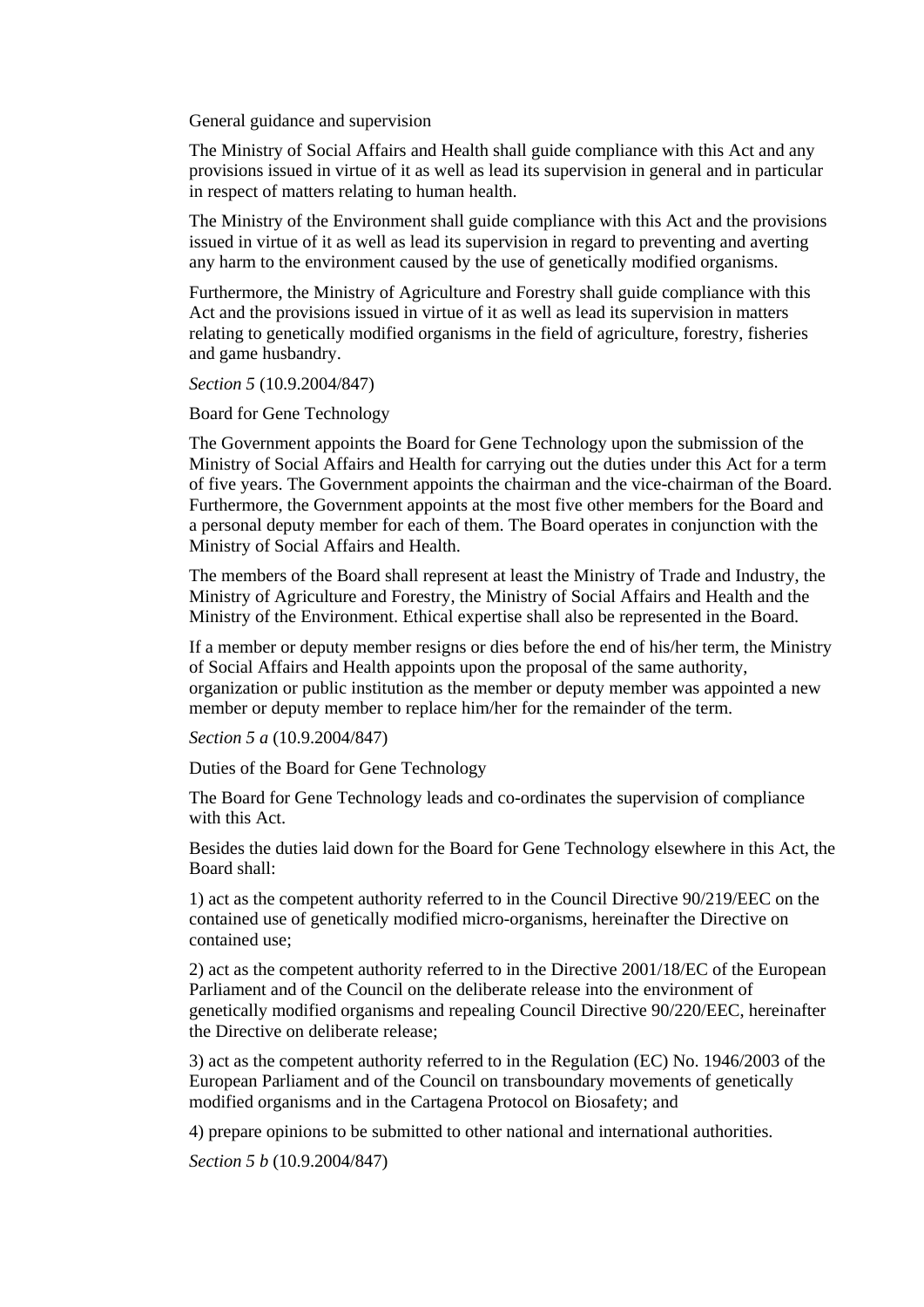Presence of a quorum and handling matters within the Board

The Board for Gene Technology is convened by the chairman of the Board or, when the chairman is prevented, by the vice-chairman, or when both are prevented, by the secretary general of the Board.

The chairman of the meeting and at least three other members of the Board for Gene Technology constitute a quorum. A meeting is chaired by the chairman or vice-chairman of the Board.

The decision of the Board shall be the opinion that the majority has agreed with. If the votes are evenly divided, the chairman's opinion shall be decisive.

The decisions of the Board are signed by the chairman of the meeting and countersigned by the presenting official.

*Section 5 c* (10.9.2004/847)

Setting up sections

The Board for Gene Technology may set up sections. The Board appoints the chairman of each section from among its members. Also persons from outside the Board can be members of a section.

*Section 5 d* (10.9.2004/847)

Deciding on matters

The Board for Gene Technology decides on matters upon the submission of the secretary general of the Board or of the presenting official appointed by the Board. The Board may appoint as presenting officials for a defined period an adequate number of persons with a suitable higher university degree and good knowledge of gene technology.

*Section 5 e* (10.9.2004/847)

Criminal liability for public acts

When carrying out duties laid down in this Act the chairman, members, deputy members and presenting officials of the Board are subject to the provisions on criminal liability for public acts.

*Section 5 f* (4.12.2009/1002)

Secretariat of the Board

The Board for Gene Technology has a secretary general and other secretarial personnel appointed by the Ministry of Social Affairs and Health.

*Section 5 g* (10.9.2004/847)

Supervisory authorities

The supervisory authorities referred to in this Act are the National Supervisory Authority for Welfare and Health, the Finnish Environment Institute and the Finnish Food Safety Authority.

The inspectors of the supervisory authorities are in charge of the supervision of compliance with this Act and the provisions and decisions issued in virtue of it.

An inspector appointed by the supervisory authority shall have good knowledge of gene technology and the abilities and skills required to carry out the duties.

The actions of the inspectors are subject to what is provided by applicable statutes regarding the disqualification of authorities and arranging the interpretation and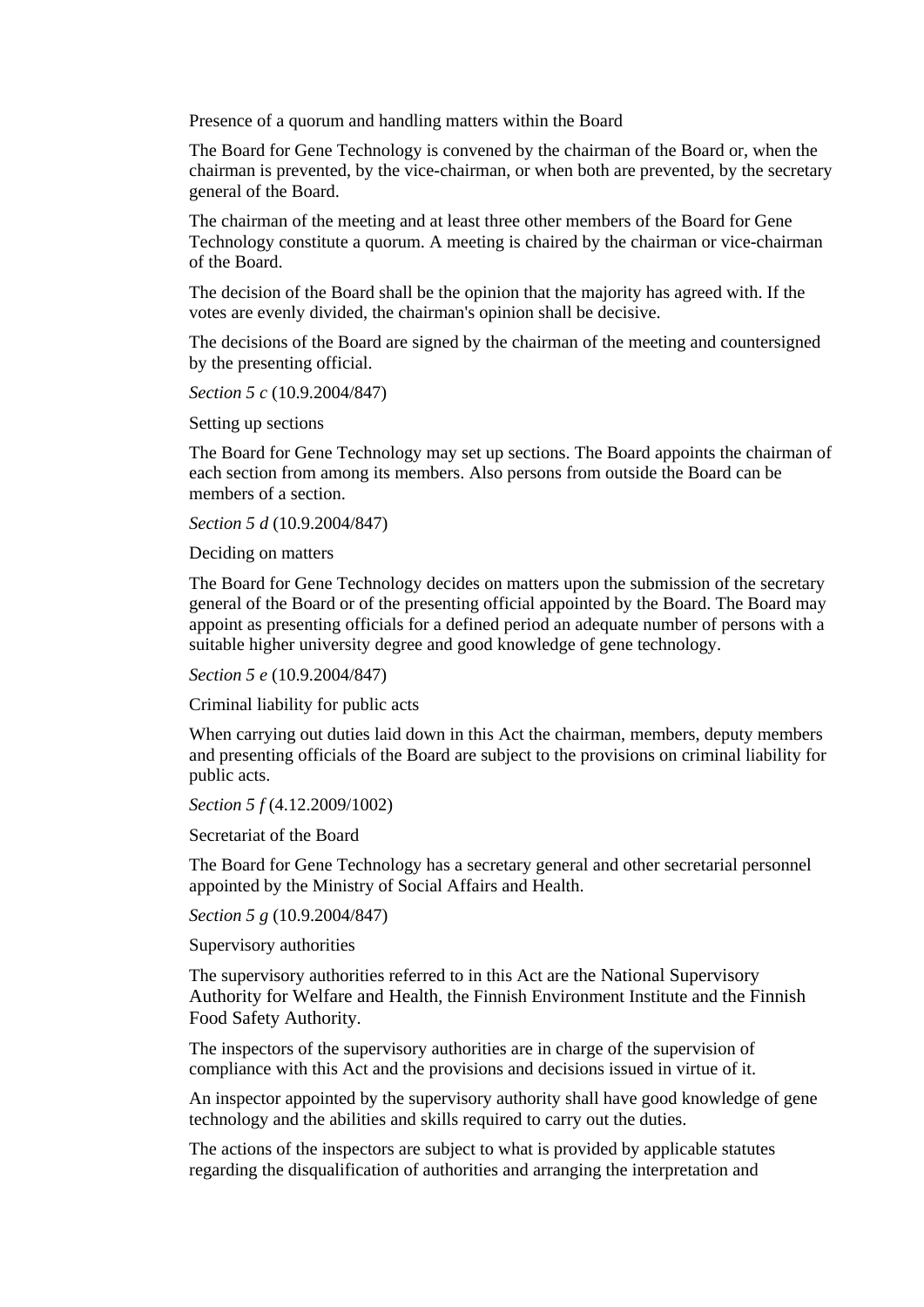translation that is the responsibility of authorities in administrative matters. The provisions to be observed in respect of administrative matters on rectification of errors in decisions are applied to the rectification of errors in inspection records.

Further provisions on the inspection procedure and inspection record are issued by decree of the Ministry of Social Affairs and Health.

*Section 5 h* (10.9.2004/847)

Duties of the supervisory authorities

The National Product Control Agency for Welfare and Health maintains the gene technology register as laid down in this Act.

The National Product Control Agency for Welfare and Health supervises the contained use of and, in respect of health issues, the deliberate release into the environment of genetically modified organisms. The Finnish Environment Institute supervises the deliberate release into the environment of genetically modified organisms in respect of environmental issues. The Finnish Plant Production Inspection Centre supervises the deliberate release into the environment of genetically modified organisms in the field of agriculture and forestry.

Furthermore, the supervisory authorities:

1) are in charge of supervising, for their part, the use of genetically modified organisms in accordance with Chapters 7 and 8;

2) can, as necessary, request such further information from operators as is essential to the inspection; and

3) carry out other tasks as laid down by statute or ordered to be carried out by them.

If necessary, the Board for Gene Technology determines which supervisory authority is competent in a matter regarding the deliberate release into the environment of genetically modified organisms.

*Section 6* (10.9.2004/847)

Expert authorities and institutions

Expert authorities and institutions in the field of gene technology are responsible for giving opinions to the Board for Gene Technology and acting also otherwise as experts in gene technology.

The expert authorities and institutions in the field of gene technology are, in their respective fields of competence: the Finnish Food Safety Authority, the National Institute for Health and Welfare, the Finnish Medicines Agency, Agrifood Research Finland, the Finnish Forest Research Institute, the Finnish Game and Fisheries Research Institute, the National Supervisory Authority for Welfare and Health, the Finnish Environment Institute, the Finnish Institute of Occupational Health and the Technical Research Centre of Finland (VTT). (12.11.2010/955).

The Board for Gene Technology may, as necessary, also turn to other expert institutions than those mentioned inparagraph 2.

*Section 7* 

*Section 7 was repealed by Act 10.9.2004/847.* 

Chapter 3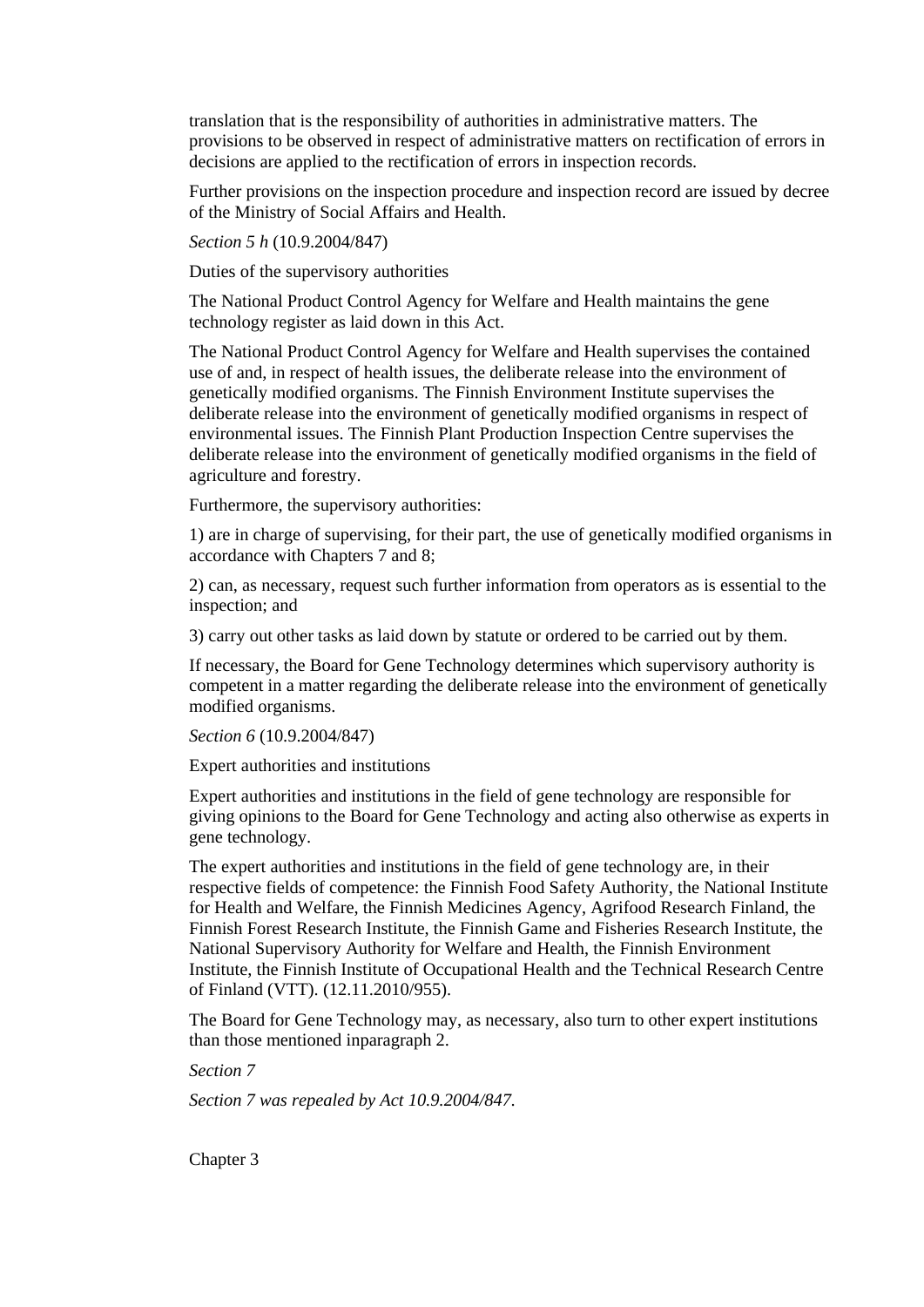# **General Duties** (10.9.2004/847)

### *Section 8* (10.9.2004/847)

Risk assessment

The operator shall, when carrying out the contained use of genetically modified organisms and the deliberate release into the environment of genetically modified organisms, make a risk assessment with a view to preventing any adverse effects on health and the environment.

It has to be ensured in the risk assessment that potential adverse effects on human and animal health and the environment, which may occur directly or indirectly through gene transfer from genetically modified organisms to other organisms, are evaluated.

 The use of antibiotic resistance marker genes which are harmful to human or animal health or the environment is prohibited when deliberately releasing genetically modified organisms into the environment.

Further provisions on the objectives of risk assessment and how it is carried out in practice and on the use of harmful antibiotic resistance gene markers are issued by decree of the Ministry of Social Affairs and Health.

*Section 8 a* (10.9.2004/847)

Duty to show care

When using genetically modified organisms the carefulness and caution required by the organism or organisms in question shall be observed.

*Section 9* (10.9.2004/847)

Duty to obtain information

The operator shall obtain any such information on the properties of genetically modified organisms and their effects on health and the environment as is reasonably accessible and adequate for fulfilling the obligations prescribed in this Act and in the provisions laid down in virtue of it.

*Section 9 a* (10.9.2004/847)

Duty to update documents

The operator shall inform the Board for Gene Technology of any changes relating to the contained use and deliberate release into the environment of genetically modified organisms that concern the operator's and responsible persons' personal or contact information. Furthermore, if the contained use is terminated in its entirety the Board for Gene Technology shall be notified thereof.

*Section 10* (10.9.2004/847)

Duty to keep a record

The operator shall keep a record of the risk assessment and the contained use of genetically modified organisms. If requested, the information shall be submitted to the Board for Gene Technology.

Further provisions on the content of the duty to keep a record are laid down by decree of the Ministry of Social Affairs and Health.

*Section 11* (10.9.2004/847)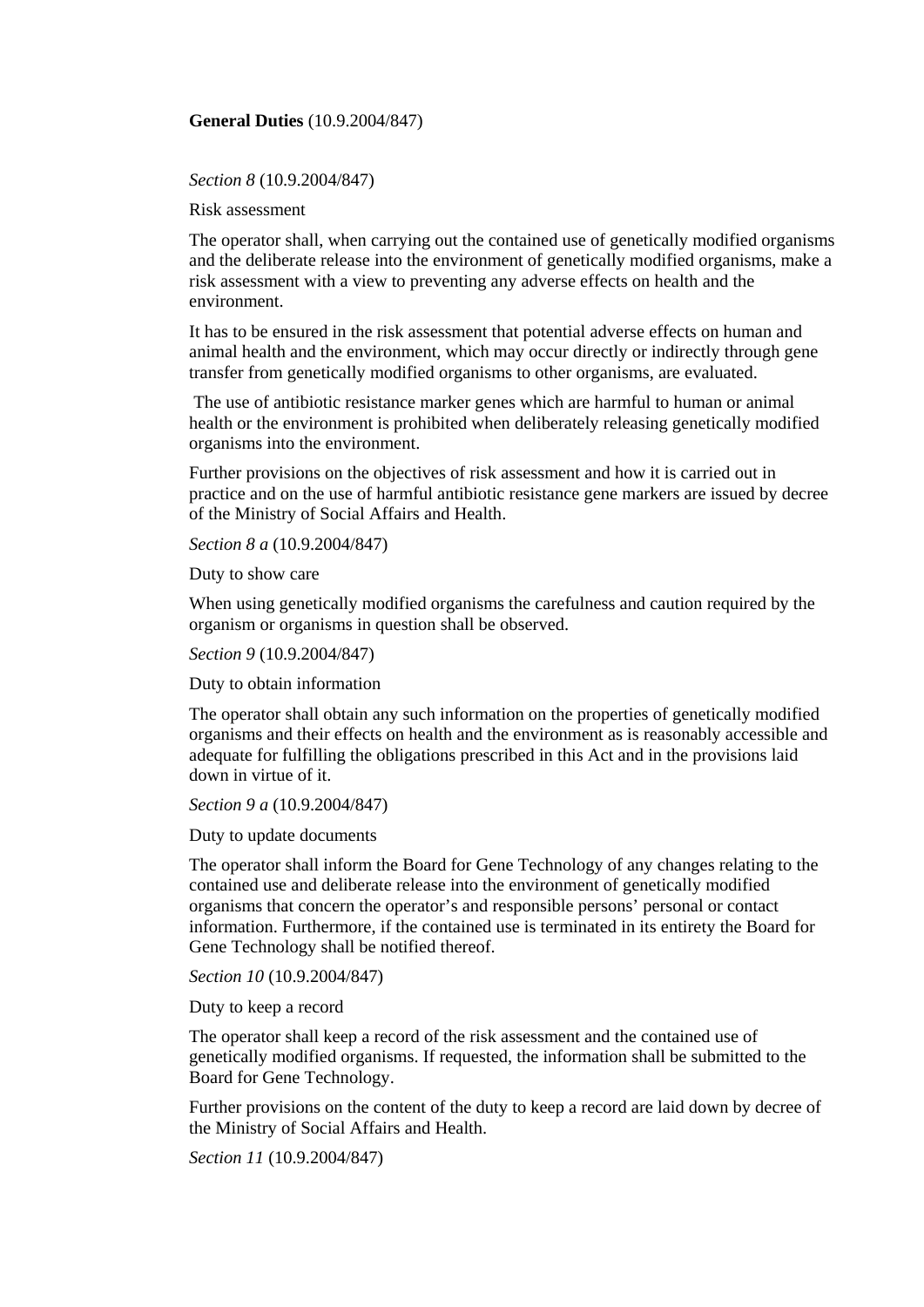Duty to monitor

When the consent for deliberate release into the environment has been granted the operator shall ensure that the monitoring and reporting will be carried out in accordance with the conditions specified in the consent. Provisions on the content of the consent are laid down in sections 18 and 21 a.

The duty to monitor is carried out by following the monitoring plan that has been drawn up. Further provisions on drawing up the monitoring plans are laid down by decree of the Ministry of Social Affairs and Health.

*Section 12* (10.9.2004/847)

*Section 12 was repealed by Act 10.9.2004/847.* 

### Chapter 4

## **Contained Use of Genetically Modified Organisms** (10.9.2004/847)

*Section 13* (10.9.2004/847)

Classification of use

The contained use of genetically modified micro-organisms is classified, using the risk assessment, in four classes. The classes of the use and the containment levels determined on the basis of them for the protection of human and animal health and the environment are as follows:

1) activities under class 1 are linked with no or negligible risk, for which level 1 containment is sufficient;

2) activities under class 2 are linked with a low risk, for which level 2 containment is sufficient;

3) activities under class 3 are linked with a moderate risk, for which level 3 containment is sufficient; and

4) activities under class 4 are linked with a high risk, for which level 4 containment is required.

The operator shall make the classification referred to in paragraph 1 (classification of contained use). The containment and other protective measures to be applied in the activity are determined according to the level of containment. Exception from the containment and other protective measures can be made in individual cases by consent of the Board for Gene Technology.

If there is doubt as to which class is appropriate for the intended contained use, more stringent containment and protective measures shall be used until the Board for Gene Technology has, based on sufficient evidence, approved the application of less stringent measures.

Further provisions on the classification of the contained use of genetically modified micro-organisms, levels of containment and related containment and protective measures as well an on emergency plans and safety measures to be applied are laid down by decree of the Ministry of Social Affairs and Health.

Further provisions on the classification of the contained use of genetically modified plants and animals as well as on the levels of containment and related containment and other protective measures are laid down by decree of the Ministry of Social Affairs and Health.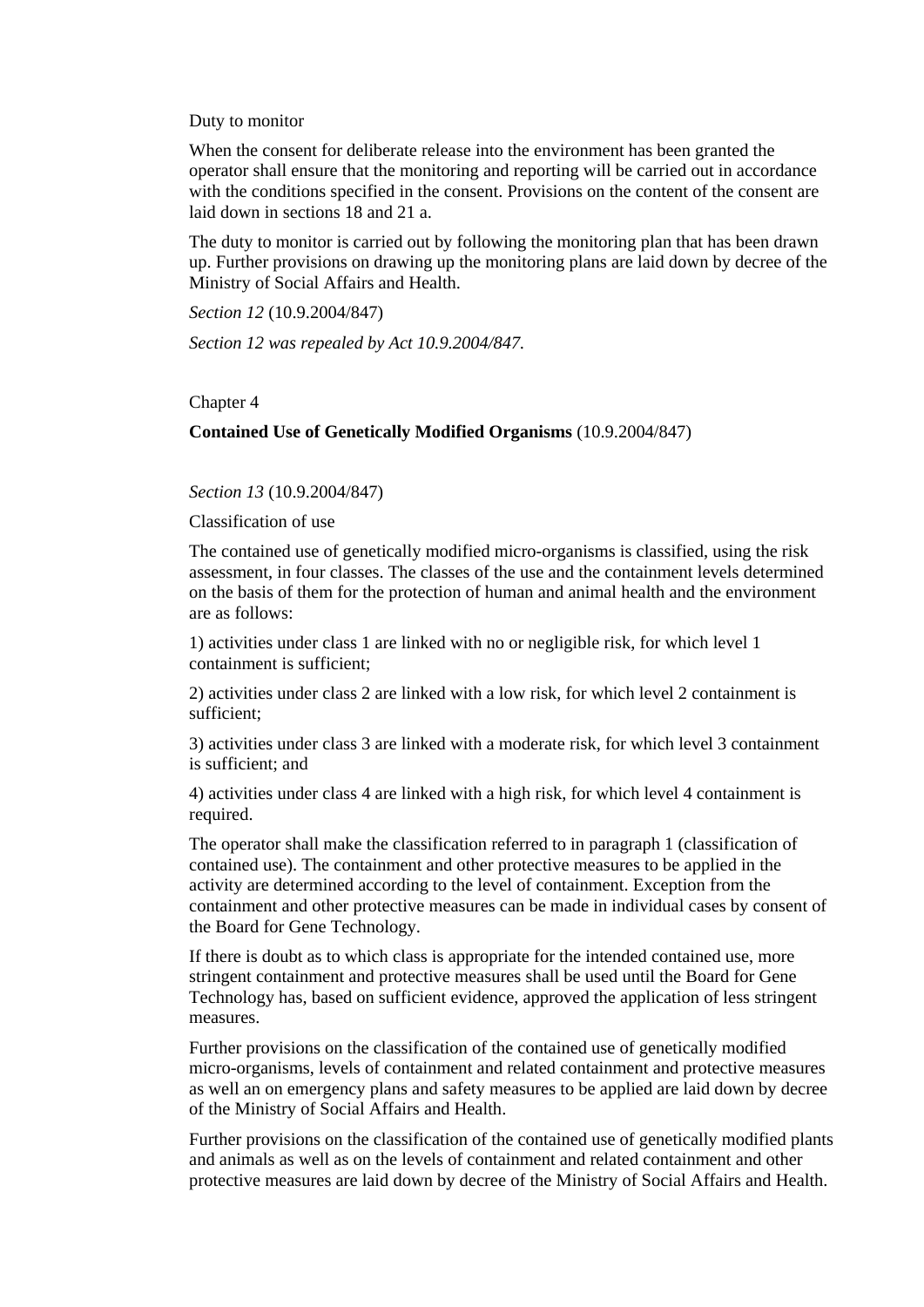*Section 14* (10.9.2004/847)

Notification of premises meant for the use of genetically modified organisms

The operator shall submit a notification to the Board for Gene Technology of the premises meant for the contained use of genetically modified organisms.

The notification shall contain information on the operator and the premises, the contained use of genetically modified organisms, the class of the contained use, the persons responsible for the supervision and safety of the contained use, and on waste management. The notification shall also include a summary of the risk assessment.

Further provisions on the content of the notification and on the notification procedure are laid down by decree of the Ministry of Social Affairs and Health.

*Section 14 a* (10.9.2004/847)

Notification of the use of genetically modified organisms

The operator shall submit a notification to the Board for Gene Technology of the planned commencing of the contained use of genetically modified organisms under class 2. As regards the use of genetically modified organisms under class 1 only the notification referred to in section 14 needs to be made.

The notification of the use of genetically modified micro-organisms shall include information on the operator and the date when the notification referred to in section 14 was submitted, the contained use of genetically modified micro-organisms, persons responsible for the supervision and safety, containment and protective measures, and on waste management. The notification shall also include a summary of the risk assessment. In addition, the notification shall contain information on the emergency plan as laid down by decree of the Ministry of Social Affairs and Health.

Notification of the use of genetically modified plants shall be made as far as the use comes under class 2. What is provided in paragraph 2 above regarding micro-organisms also applies to the notification of commencing the use for the first time.

Further provisions on the content of the notification and on the notification procedure are laid down by decree of the Ministry of Social Affairs and Health.

*Section 14 b* (10.9.2004/847)

Application for the use of genetically modified organisms

The operator shall submit an application to the Board for Gene Technology for the planned commencing of the contained use of genetically modified micro-organisms and plants under classes  $3 - 4$  as well as of genetically modified animals under class 2.

The application for the use of genetically modified micro-organisms shall include information on the operator, the premises and the date when the notification referred to in section 14 was submitted, the contained use of genetically modified micro-organisms, persons responsible for the supervision and safety, containment and protective measures and on waste management, as well as a copy of the risk assessment. In addition, the application shall contain information on the emergency plan as laid down by decree of the Ministry of Social Affairs and Health.

What is provided in paragraph 2 above regarding micro-organisms also applies to the application for the use of genetically modified plants and animals.

Further provisions on the content of the application and on the application procedure are laid down by decree of the Ministry of Social Affairs and Health.

*Section 14 c* (10.9.2004/847)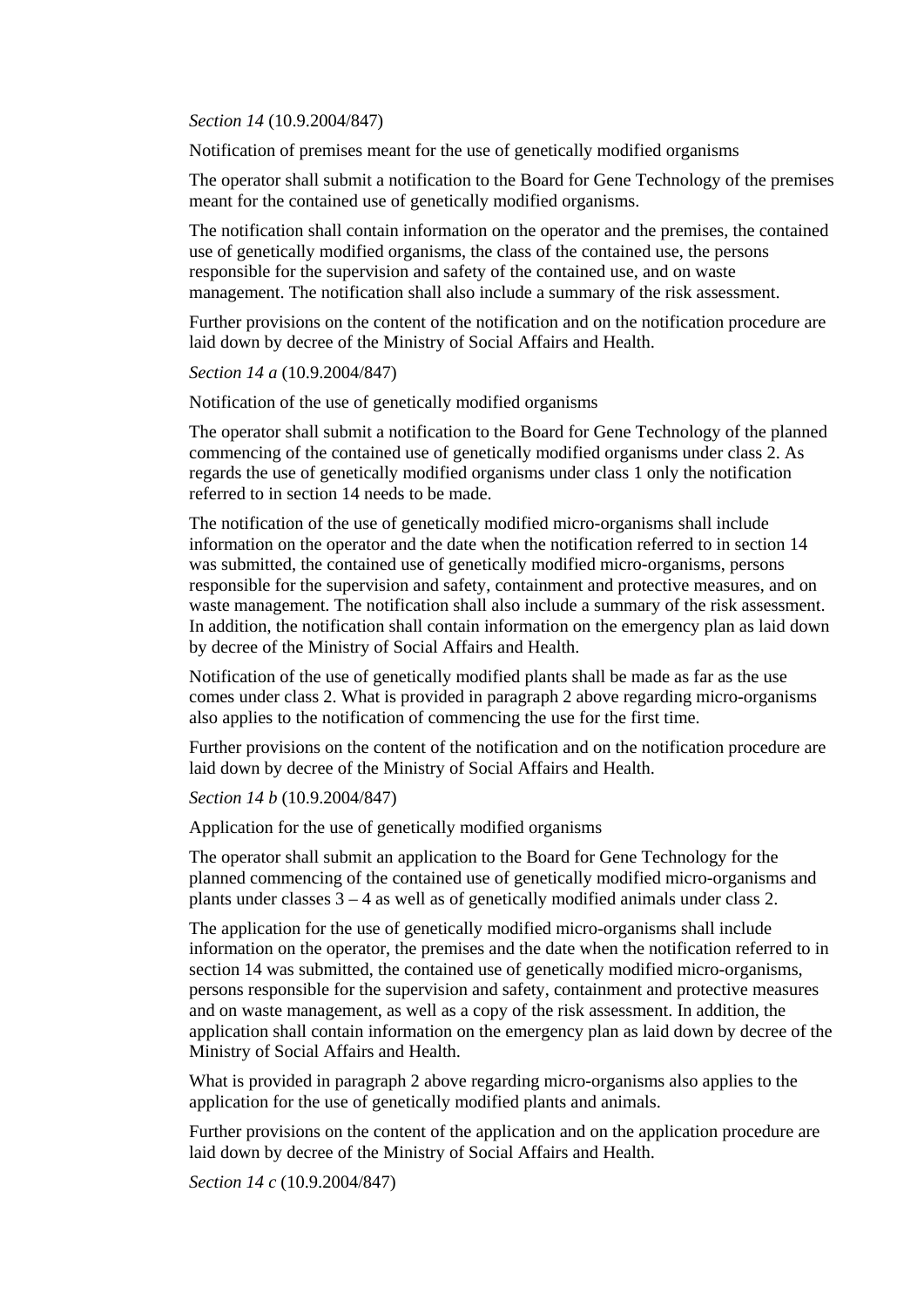Right of the operator to request decision of the Board for Gene Technology

An operator may request the Board for Gene Technology to give it the written decision referred to in section 16 a of this Act on the notification of the use under class 2.

*Section 15* (10.9.2004/847)

Commencing the use of genetically modified organisms for the first time

The contained use of genetically modified micro-organisms may be commenced as follows:

1) the contained use under class 1 when the notification of the premises has been submitted to the Board for Gene Technology;

2) the contained use under class 2 after the expiry of the period of time prescribed by Government Decree after the notification of commencing the use has been submitted to the Board for Gene Technology;

3) the contained use under class 3 or 4 after the expiry of the period of time prescribed by Government Decree after the application for commencing the use has been submitted to the Board for Gene Technology and the Board has made its decision on approval of the application.

What is provided in paragraph 1 applies, as applicable, to commencing the contained use of genetically modified plants and animals.

Further provisions on the times of commencing the use and on the times of processing of applications are issued by Government decree.

*Section 16* (10.9.2004/847)

Commencing the use of genetically modified organisms on premises notified of previously

The contained use of genetically modified micro-organisms other than that referred to in section 15 may be commenced on premises regarding which a notification of or application for the use has previously been submitted in regard to a corresponding or higher class of the contained use as follows:

1) the contained use under class 1 without a new notification provided that the operator keeps a record of the risk assessment;

2) the contained use under class 2 immediately after submitting a new notification of use, if the conditions for the approval of the notification of use on the same premises submitted previously are fulfilled;

3) the contained use under class 3 or 4 after a new application for commencing the use has been submitted to the Board for Gene Technology and the conditions for the approval of the previous application for the use on the same premises have been fulfilled and the Board for Gene Technology has made its decision on approval of the new application.

What is provided in paragraph 1 applies, as applicable, to the contained use of genetically modified plants and animals other than that referred to in section 15.

Further provisions on the times of commencing the use and on processing of applications are laid down by Government decree.

*Section 16 a* (10.9.2004/847)

Granting of consent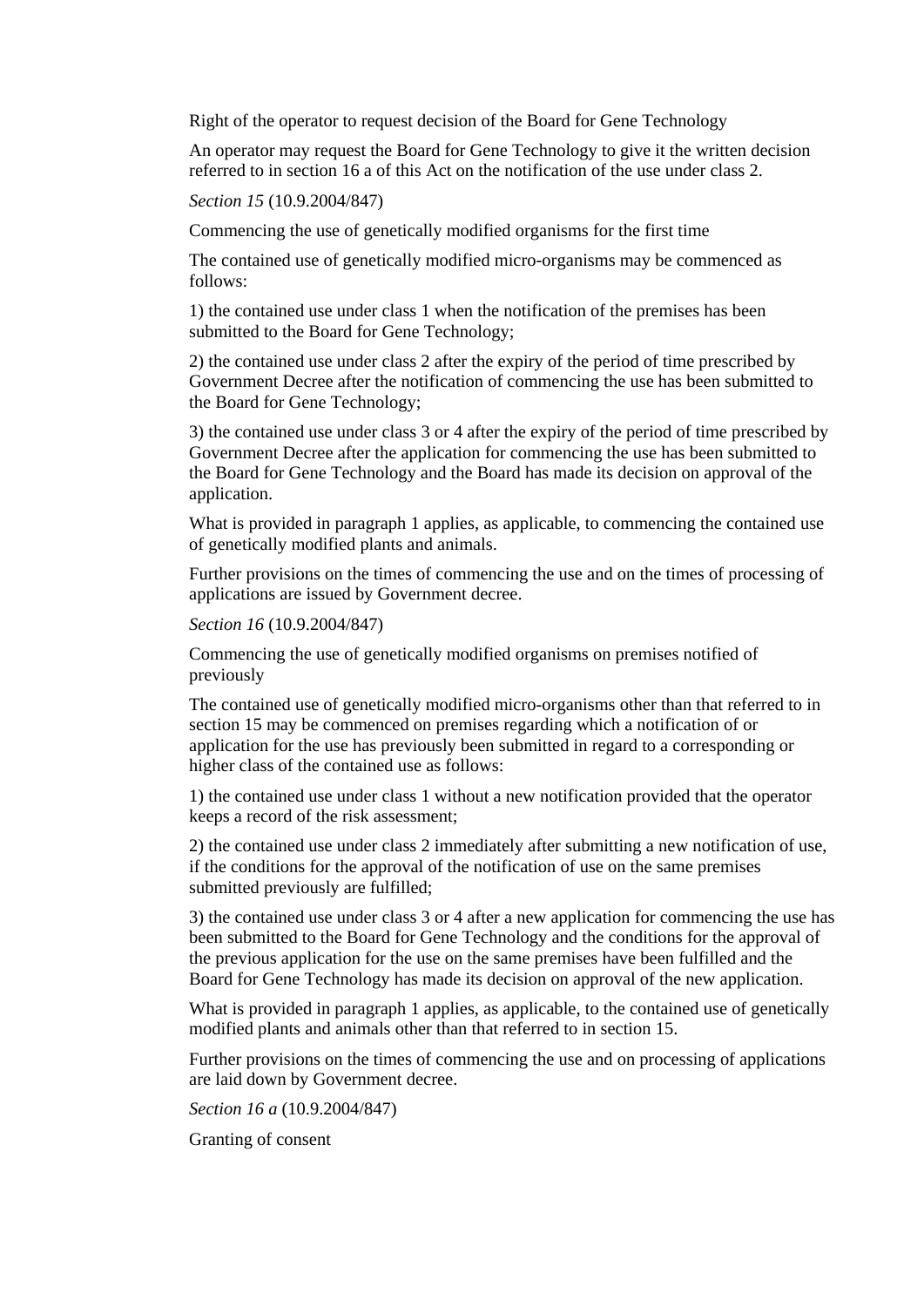The Board for Gene Technology shall grant upon application a written consent for the contained use, if the contained use based on a risk assessment in accordance with section 8, taking account of the containment and other safety measures observed, does not cause harm to human or animal health or to the environment.

The Board for Gene Technology may include in the consent conditions related to risk management or achievement of sufficient containment and other protective measures.

*Section 16 b* (10.9.2004/847)

Notifying of new information

If the operator obtains relevant new information on risk assessment or if the operator modifies the contained use in a way which could have significant consequences with regard to the risk assessment, the Board for Gene Technology must without delay be informed thereof.

Once the Board has obtained the information it can, as appropriate, amend the conditions for its consent or undertake measures according to section 22.

*Section 16 c* (10.9.2004/847)

Notifying of accidents and hazardous situations

The operator shall without delay notify the Board for Gene Technology of any accident or hazardous situation which has or could have resulted in a release of a genetically modified organism from the contained use and which has or could have constituted a risk to human or animal health or the environment.

The Board for Gene Technology shall see to it that the states potentially affected by an accident and the Commission of the European Communities are immediately informed of it.

### Chapter 5

**Deliberate release into the environment for any other purpose than for placing on the market (10.9.2004/847)** 

*Section 16 d* (10.9.2004/847)

Scope of application

The provisions of this Chapter are not applied to medicinal substances and compounds for human use containing genetically modified organisms, if they have been authorized in virtue of other legislation and the risk assessment, monitoring plan, handling of new information, information to the public, information about the results of the release and the requirements for the exchange of information are in compliance with the requirements laid down in this Act.

*Section 17* (10.9.2004/847)

Application

The operator shall apply for consent for the deliberate release of genetically modified organisms or a combination of them from the Board for Gene Technology, if the genetically modified organisms or a combination of them are intended to be released within the territory of the state of Finland.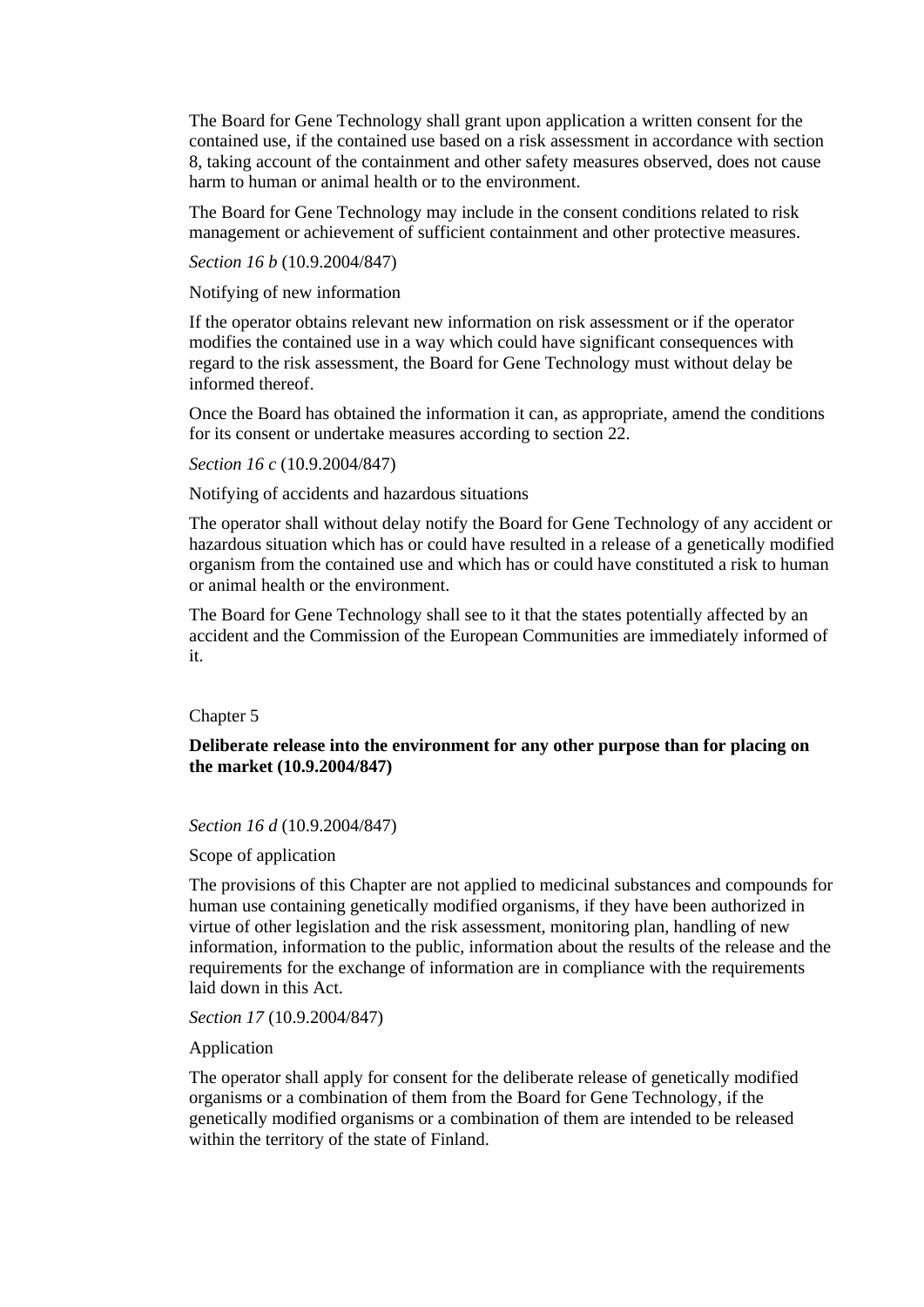In view of the risk assessment and identification of health and environmental effects the application shall contain the information referred to in Article 6 (2) of the Directive on deliberate release.

Further provisions on the content of the application and the application procedure are issued by decree of the Ministry of Social Affairs and Health

## *Section 18* (10.9.2004/847)

### Granting of consent

The Board for Gene Technology shall acknowledge the date of arrival of the application and within 30 days of its arrival send a summary thereof to the Commission of the European Communities. When the Board for Gene Technology has considered the opinions possibly presented by other Member States it shall give the operator a written decision within 90 days from the date of receipt of the application.

The Board for Gene Technology shall grant consent for the release if no hazard for human or animal health or the environment is detected in the risk assessment according to section 8 and the technical dossiers have been drawn up as provided in section 17. No consent is granted if the requirements mentioned above are not fulfilled.

For the purpose of calculating the period of 90 days defined in paragraph 1, the period of time under which the Board is awaiting further information it may have requested from the operator or consulting the public as laid down in section 36 b is not taken into account.

If the Board for Gene Technology requests the operator to supply further information, it shall give its reasons for doing so.

The Board for Gene Technology may include in the consent such conditions related to the monitoring duty and risk management as are laid down in section 11.

The Board for Gene Technology may accept that a consent for releases of the same genetically modified organism or combination of genetically modified organisms on the same site or on different sites for a defined period of time may be applied for in a single application if the purpose of the releases is the same.

# *Section 18 a* (10.9.2004/847)

# Differentiated procedures

If there is sufficient experience of releases of genetically modified organisms in certain ecosystems and the genetically modified organisms concerned comply with the provisions concerning them in the legislation of the European Community, exception from the procedure laid down in section 18 is allowed.

Further provisions on the genetically modified organisms referred to in paragraph 1 are issued by decree of the Ministry of Social Affairs and Health under observance what is provided in Article 7 of the Directive on deliberate release. Further provisions on the procedure to be observed and on the related technical dossiers and their detailed content are issued by decree of the Ministry of Social Affairs and Health.

### *Section 18 b* (10.9.2004/847)

### Commencing of operation

Any release of genetically modified organisms may be commenced only when the Board for Gene Technology has granted a written consent and in conformity with any conditions required in the consent.

*Section 19* (10.9.2004/847)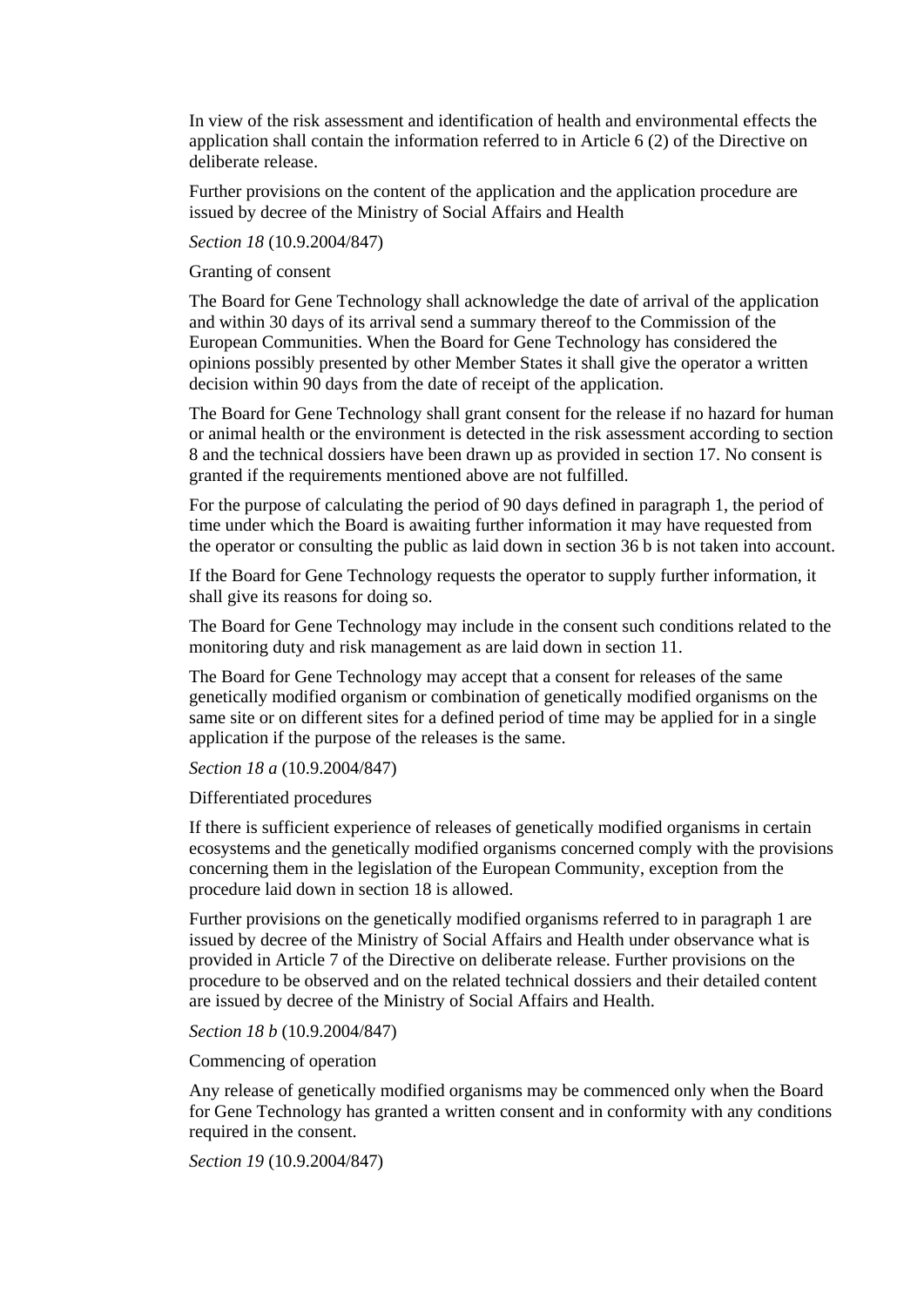Reporting on results

The operator shall inform the Board for Gene Technology of the results of a release in respect of any risk to human or animal health or to the environment and mention any products regarding which the operator intends to make an application at a later stage. The information shall be supplied after completion of the release and thereafter at the intervals laid down in the consent.

Further provisions on reporting on results and the detailed content of the documents related to the application procedure are issued by decree of the Ministry of Social Affairs and Health.

*Section 19 a* (10.9.2004/847)

Notifying of new information

If the release of a genetically modified organism or a combination of such organisms is altered or if it changes unintentionally in a way that can have consequences with regard to risks to human or animal health or the environment, or if new information becomes available on the risks under the processing of the application or after the Board for Gene Technology has granted its consent to the deliberate release, the operator shall immediately:

1) undertake the measures necessary to protect human and animal health and the environment;

2) inform the Board for Gene Technology of any changes planned in advance to the release or as soon as the unintended change has been observed or the new information is available; and

3) revise the measures specified in the application.

If the Board for Gene Technology obtains information referred to in paragraph 1 which could have significant consequences with regard to risks to human or animal health or the environment or which could significantly influence the circumstances described in the paragraph, the Board shall evaluate the information and make it available to the public. When the Board has obtained the information it can oblige the operator to modify the conditions of, defer the commencement of or terminate the deliberate release, if it is necessary to prevent or reduce significant health or environmental risks. The Board shall inform the public about the above-mentioned decision.

Chapter 6

# **Placing on the Market of Products (**10.9.2004/847)

*Section 19 b* (10.9.2004/847)

Scope of application

Provisions of this Chapter are not applied to medicinal products for human or veterinary use or other such products containing genetically modified organisms which have been authorized on the basis of other legislation and in regard to which the risk assessment that has been carried out fulfils the requirements of this Act.

*Section 20* (10.9.2004/847)

Authorization procedure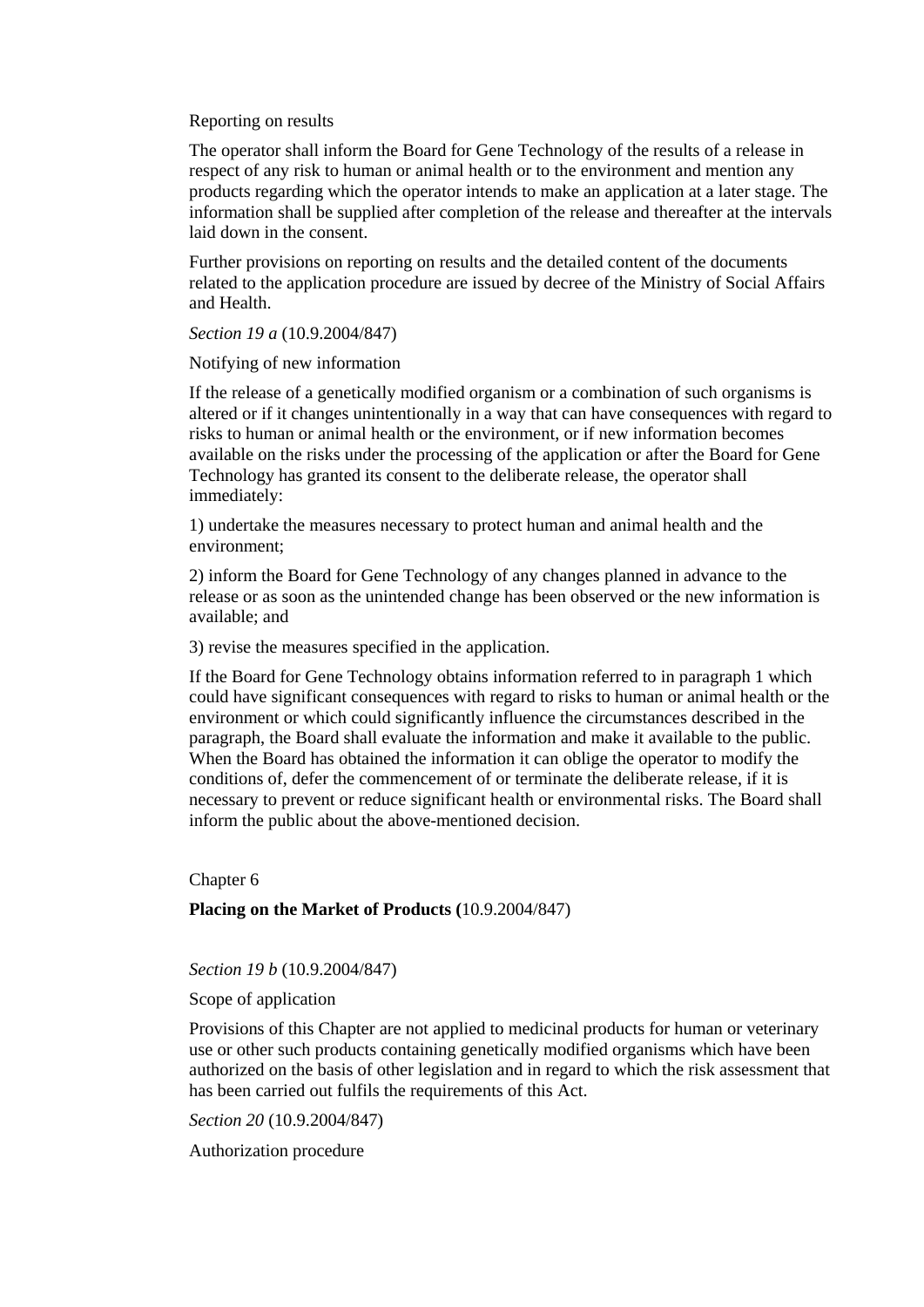Before a genetically modified organism or a combination of such organisms as a product or contained in products is placed on the market in Finland the operator shall submit to the Board for Gene Technology an application for consent for it.

The Board for Gene Technology shall acknowledge the date of receipt of the application. The Board shall immediately send a summary of the application to the competent authorities of the other Member States and the Commission of the European **Communities** 

For the risk assessment and identification of health and environmental impacts the application shall contain the information referred to in article 13 (2) of the Directive on deliberate release. The Board for Gene Technology shall examine immediately if the application has been drawn up in accordance with this Act and, if necessary, request additional information from the operator.

If a genetically modified organism is intended to be used for a purpose other than that specified in the application, the operator shall make a separate application regarding it.

If the operator withdraws its application for consent, that does not hinder the operator from submitting an application at a later stage to the competent authority of another Member State of the European Communities.

Further provisions on the content of the application and the application procedure are issued by decree of the Ministry of Social Affairs and Health.

#### *Section 20 a* (10.9.2004/847)

### Assessment report

When the Board for Gene Technology has received an application it will prepare an assessment report on it. It shall be stated in the assessment report if and under which conditions the genetically modified organism in question can be placed on the market or if it shall not be placed on the market.

If the Board for Gene Technology considers that that a genetically modified organism can be placed on the market, it shall within 90 days from the date of receipt of the application submit to the Commission of the European Communities its assessment report with additional information, as well as inform about its requests for further information stating its reasons for doing so. The assessment report shall also be sent to the operator.

If the Board for Gene Technology considers that a genetically modified organism cannot be placed on the market, it shall within 90 days from the date of receipt of the application prepare an assessment report on it and send it to the operator. Thereafter the Board for Gene Technology shall no earlier than 15 days after sending its assessment report to the operator and no later than 105 days after receipt of the application send to the Commission of the European Communities its assessment report with additional information, as well as inform about its requests for further information stating its reasons for doing so.

A copy of the application shall be forwarded to the Commission of the European Communities together with the assessment report.

When calculating the defined periods no account is taken of the period of time during which the Board for Gene Technology is awaiting further information from the operator.

Further provisions on the content and the preparing of the assessment report are issued by decree of the Government.

#### *Section 21*

Placing on the market or its prohibition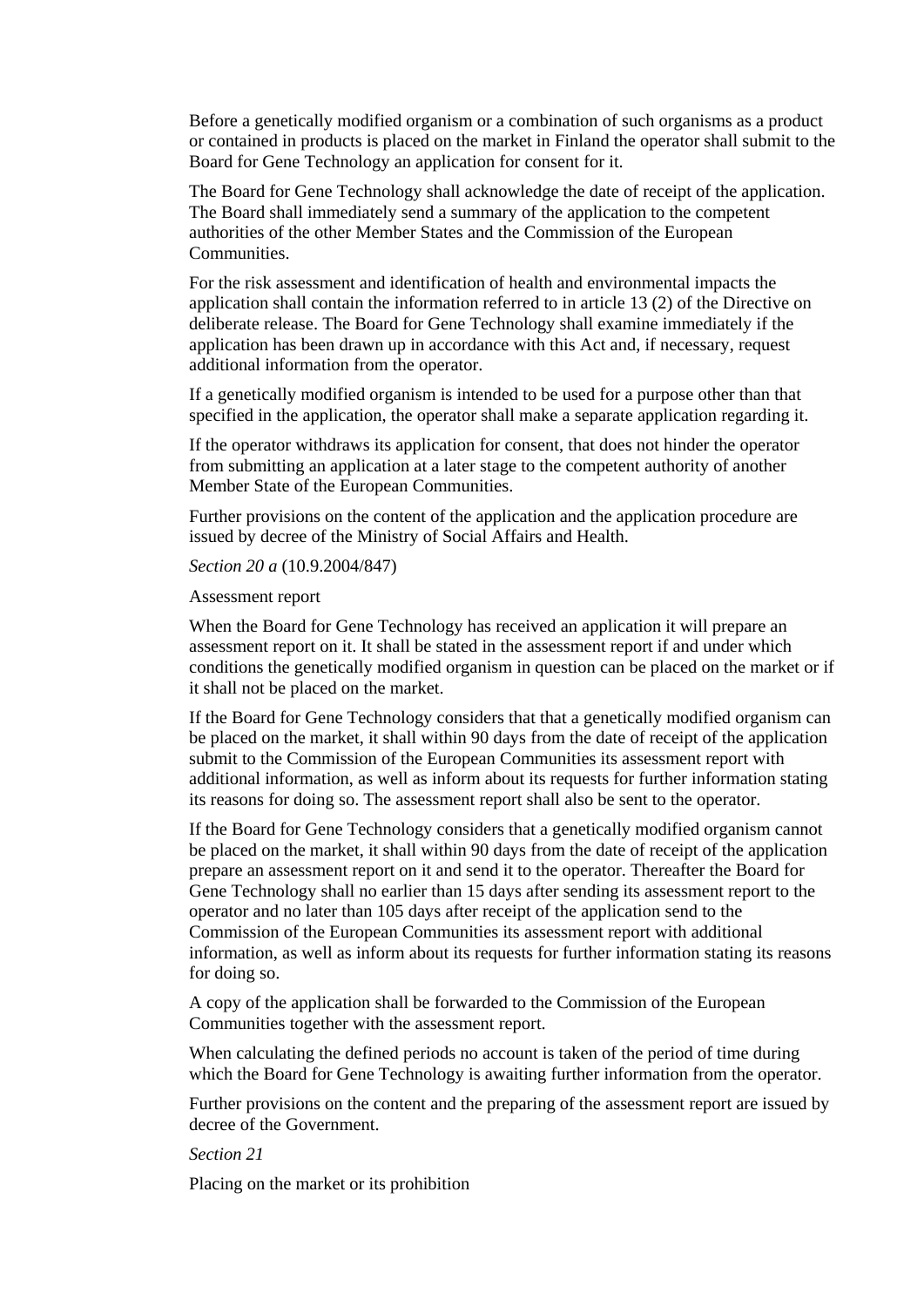The operator may commence the placing on the market only when it has received the written consent of the Board for Gene Technology and in conformity with the conditions laid down in the consent.

If the Board for Gene Technology has in its assessment report come to the conclusion that the product shall not be placed on the market, the application shall be rejected. The decision shall be reasoned.

If the Board for Gene Technology considers that the product can be placed on the market, the Board shall give a written consent to its placing on the market. The consent shall be granted if the risk assessment laid down in section 8 shows that the product does not pose a risk to human or animal health or to the environment and no Member State or the Commission of the European Communities has raised a reasoned objection to it and if there are no outstanding issues linked with it that have not been resolved between the Member States and the Commission of the European Communities.

The operator shall be informed of the decision on consent in writing and the decision shall be forwarded to the Member States and the Commission of the European Communities within 30 days from reaching the consensus referred to in paragraph 3.

A consent can be granted for a maximum period of ten years starting from the date on which it is issued.

If it is question of placing on the market of genetically modified seeds, the period of validity of the consent is calculated starting from the date on which the plant variety is included on the official national list of varieties in accordance with the Seeds Trade Act (728/2000).

In regard to artificial forest regeneration material the period of validity of the consent is calculated starting from the date on which the basic material is accepted in the official national register in accordance with the Act on Trade in Forest Reproductive Material (241/2002).

*Section 21 a* (10.9.2004/847)

Content of the consent

The consent shall specify:

1) the scope of the consent, and the genetically modified organism or organisms and their specific identification;

2) the period of validity of the consent;

3) the conditions for the placing on the market of the product in respect of the use of the genetically modified organism or organisms, their handling and packaging, and for the protection of particular ecosystems, environments or geographical areas;

4) the obligation to supply, on request, control samples to the Board for Gene Technology as laid down in section 28;

5) the labelling requirements as laid down in section 21 c; and

6) the monitoring requirements as laid down in section 11, as well as the obligation to report to the Board for Gene Technology the results of monitoring in regard to the period of time covered by the monitoring plan and, as necessary, any obligations on the seller or user of the product.

*Section 21 b* (10.9.2004/847)

Handling of new information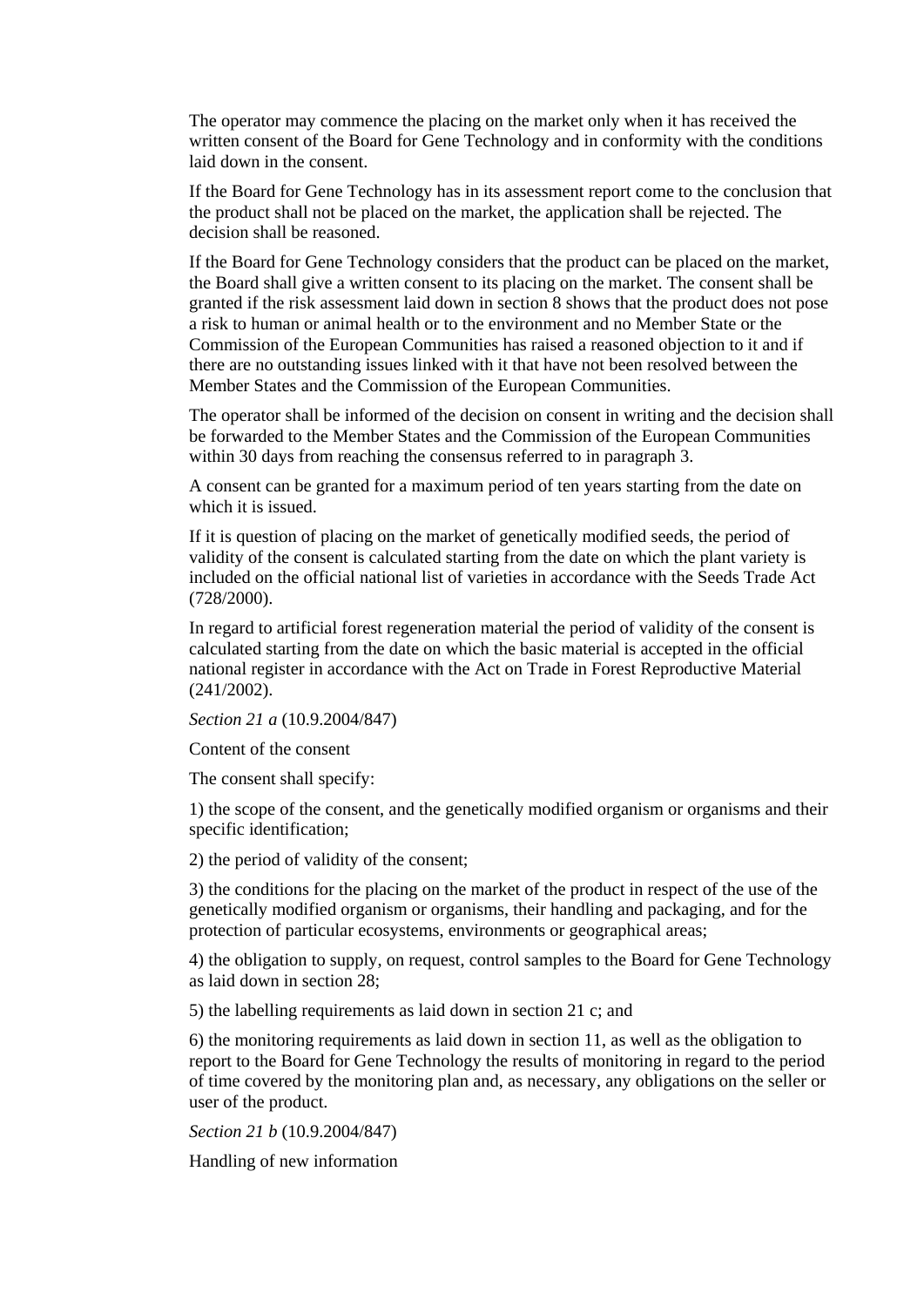If new information has become available regarding the risks posed by a genetically modified organism to human and animal health or the environment before the consent is granted, the operator shall immediately undertake the measures necessary to protect human and animal health and the environment and inform the Board for Gene Technology thereof. In addition, the operator shall in this respect reassess the information presented in the application.

If the Board for Gene Technology obtains information referred to in paragraph 1 after the consent has been granted, it shall immediately forward the information to the Commission and the competent authorities of the other Member States of the European Communities.

The Board for Gene Technology shall within 60 days after the receipt of the new information forward its assessment report to the Commission of the European Communities indicating if and how the conditions of the consent should be amended or if the consent should be terminated, since a genetically modified organism has been found to constitute a significant hazard to human and animal health and the environment.

In the absence of any reasoned objection from a Member State or the Commission of the European Communities or any outstanding issues that have not been resolved in regard to the conditions of the consent, the Board for Gene Technology shall amend the consent as proposed. The amended consent shall be sent to the operator, and the Member States and the Commission of the European Communities shall be informed thereof.

*Section 21 c* (10.9.2004/847)

Labelling

There shall be at all stages of the placing on the market of genetically modified organisms a mention on the labelling of the product or in the accompanying document that "This product contains genetically modified organisms", unless otherwise provided elsewhere.

It has to be ensured, in addition, that the labelling and packaging of the genetically modified organisms as products or in products placed on the market comply at all stages of the placing on the market with the requirements specified in the written consent.

In regard to the products which contain minor amounts of authorized genetically modified organisms that are adventitious or technically unavoidable, a minimum threshold may be established by decree of the Ministry of Social Affairs and Health below which these products need not be labelled according to the provision in paragraph 1.

*Section 21 d* (10.9.2004/847)

Application for renewal of consent

The operator may apply for renewal of the consent from the Board for Gene Technology.

When the operator wishes to apply for renewal of the consent it shall submit to the Board for Gene Technology at the latest nine months before the period of validity of the consent expires an application containing the following:

1) a copy of the consent;

2) a report on the results of the monitoring;

3) any other information on such risks that the product may pose to human or animal health or the environment; and

4) as appropriate, a proposal for amending or complementing the conditions of the consent.

*Section 21 e* (10.9.2004/847)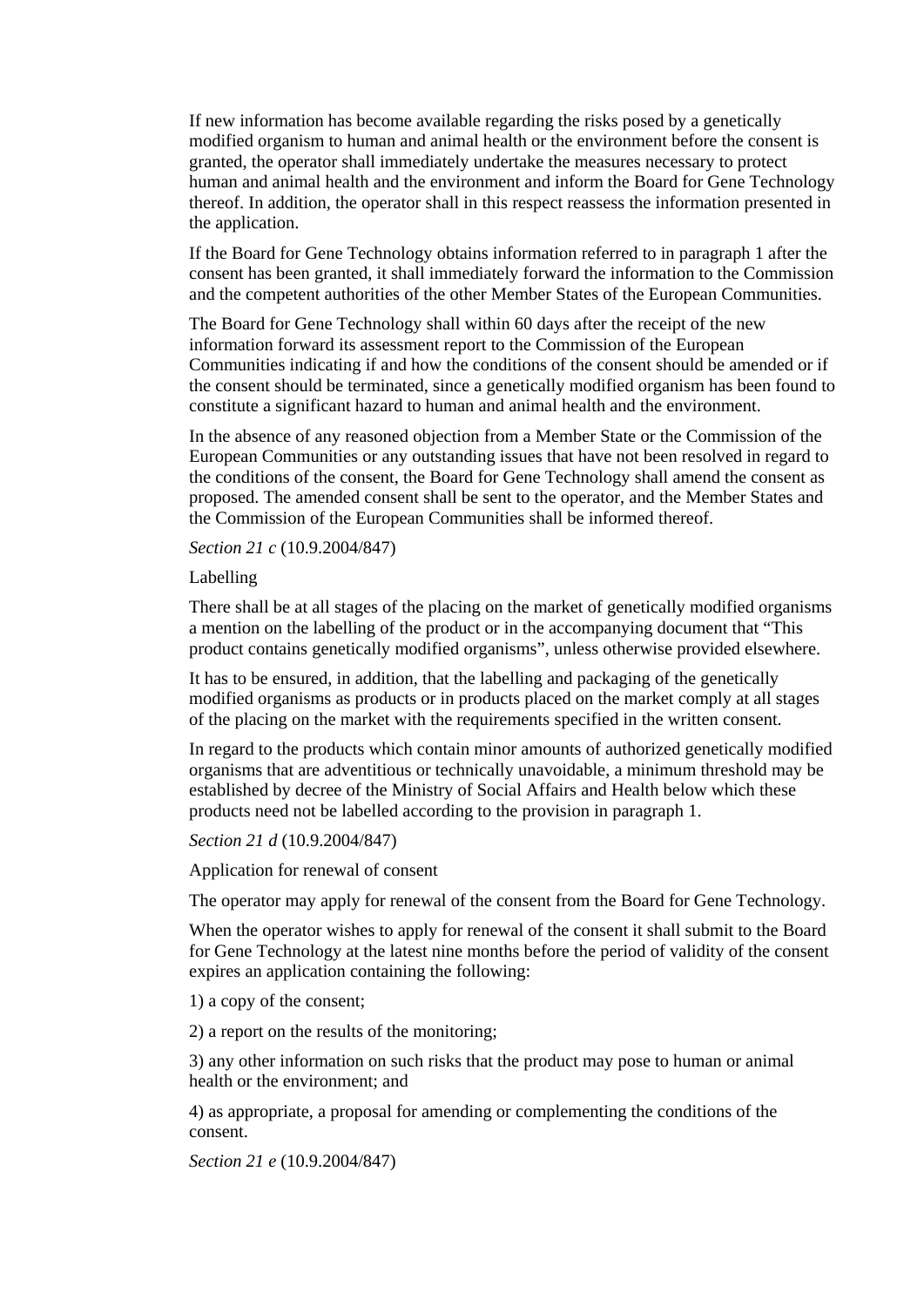Procedure for renewal of consent

The Board for Gene Technology shall acknowledge the date of receipt of the application and without delay forward a copy of the application and its assessment report to the Commission of the European Communities.

The Board for Gene Technology shall without delay prepare the assessment report on the application for renewal of the consent referred to in section 20 a, as laid down in regard to it.

After the operator has submitted the application for renewal of the consent it may continue the placing on the market of the genetically modified organism in accordance with the conditions of the original consent until the decision on renewal of the consent is made.

### *Section 21 f* (10.9.2004/847)

Renewed consent

If the Board for Gene Technology has in its assessment report come to the conclusion that the product shall not be kept on the market, the Board shall forward its assessment report to the Commission of the European Communities. If the Commission's opinion is in conformity with the Board's conclusion, the application shall be rejected. The decision shall be reasoned.

If the Board for Gene Technology considers that the product can be kept on the market, the Board shall grant a written consent to keeping the product on the market. The consent shall be granted if the risk assessment laid down in section 8 indicates that the product does not constitute a hazard to human or animal health or the environment, and no Member State or the Commission of the European Communities presents a reasoned objection and there are no outstanding issues related to it that have not been resolved between the Member States and the Commission.

The operator shall be informed of the decision on the consent in writing and the decision shall be forwarded to the Member States and the Commission of the European Communities within 30 days of reaching the consensus referred to in paragraph 2.

The maximum period of validity of the renewed consent is in general ten years, and it can be shortened or extended for particular reasons related to the protection of human and animal health and the environment.

### Chapter 7

### **Prohibitions, Restrictions and Orders (29.5.2009/387)**

# *Section 22* (10.9.2004/847)

Actions contrary to the provisions and restriction and prohibition of use

If the operator violates this Act or provisions issued in virtue of it, the Board for Gene Technology or the supervisory authority may order the operator to fulfil the obligations laid down in the Act or in provisions issued in virtue of it.

If it is found after the submitting of a notification or an application in accordance with this Act that a genetically modified organism can cause considerable harm to human or animal health or to the environment, the Board for Gene Technology may on its own initiative or on the initiative of the supervisory authority: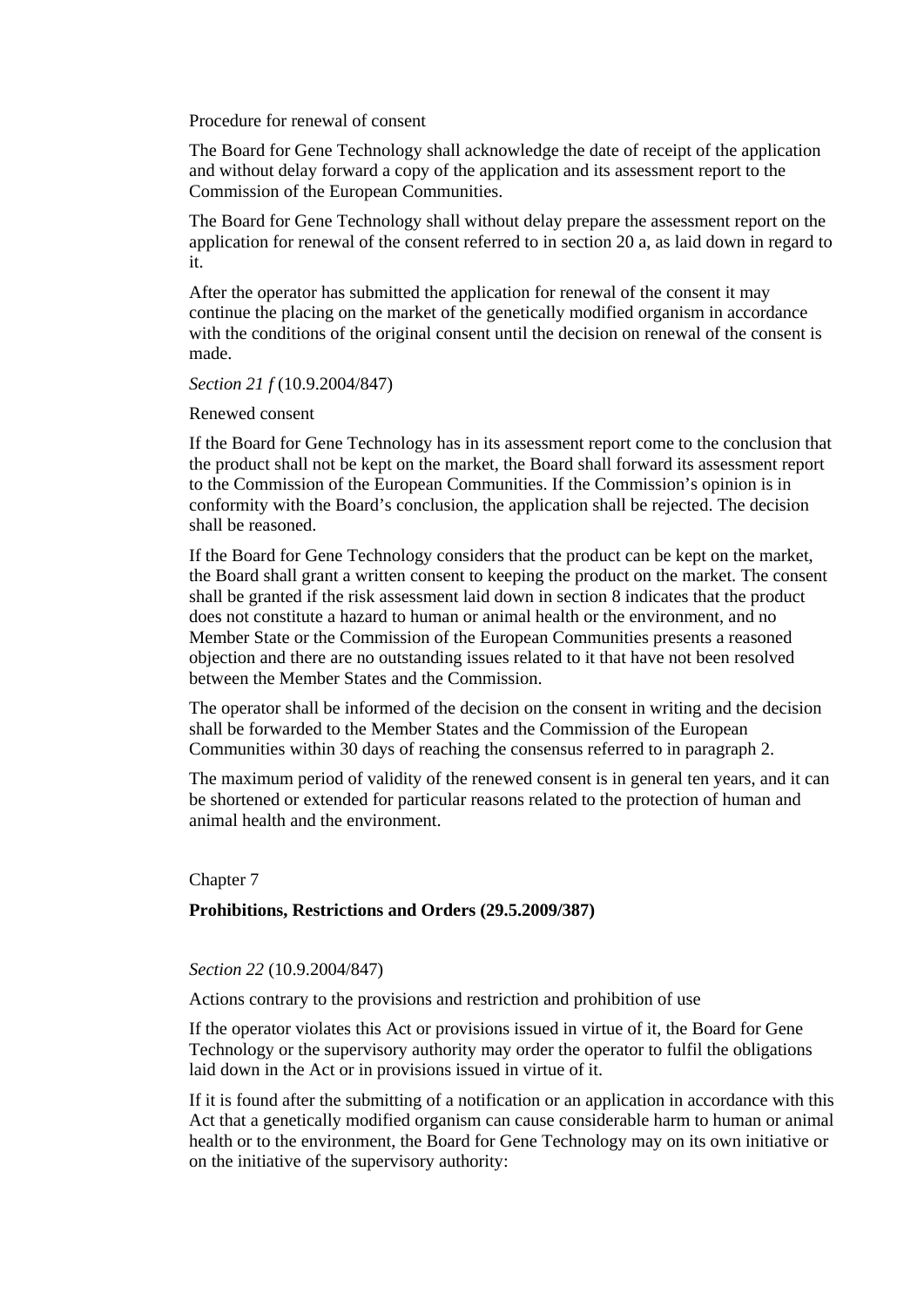1) restrict the taking into use of the installation or its part or the contained use of genetically modified organisms;

2) restrict the deliberate release for any other purpose than for placing on the market; or

3) prohibit the operator to continue a procedure violating the provisions, if the measures referred to in subparagraphs 1 and 2 do not result in a sufficiently high level of protection.

The operator shall be responsible for any expenses arising from the prohibition or restriction measures.

If the operator does not observe the order imposed by the supervisory authority in virtue of this provision, the supervisory authority may inform the Board for Gene Technology thereof, and the Board may undertake measures referred to in section 38 (2).

*Section 23* (29.5.2009/387) Order for the prevention and remediation of significant environmental damage

If significant pollution of a water body referred to in section 84 a of the Environmental Protection Act (86/2000) or significant damage to protected species and natural habitats referred to in section 5 a of the Nature Conservation Act (1096/1996) occurs or threatens to occur in consequence of an action contrary to the provisions of section 22 (1), the Board for Gene Technology shall, in addition to what is laid down in section 22, order the operator causing the damage or its threat to take necessary measures to prevent the damage or limit it to a minimum or to take remedial measures referred to in the Act on the Remediation of Certain Environmental Damages (383/2009). The procedure laid down in section 22 of this Act shall be followed when issuing the order.

The Board for Gene Technology shall request the opinions needed to decide the matter referred to in paragraph 1.

*Section 24* (10.9.2004/847)

Restriction and prohibition of the sale and use of a product

If the supervisory authority or the Board for Gene Technology finds out that a product may constitute a serious hazard to human or animal health or to the environment, it shall suspend the placing on the market of the product and inform the public thereof. The supervisory authority shall inform the Board for Gene Technology thereof. The Board shall inform the Ministry of Social Affairs and Health, which shall bring the matter to the plenary session of the Government for consideration.

The Government may provisionally restrict the use or sale of a genetically modified product, or prohibit its use or sale within the territory of Finland, if the supervisory authority or the Board for Gene Technology has after the granting of the consent obtained information that has significant consequences with regard to the risk assessment, or on the basis of which the Board for Gene Technology or the supervisory authority finds out that the product or a genetically modified organism in the product may constitute a serious hazard to human or animal health or to the environment.

The Board for Gene Technology shall immediately inform the Commission and the Member States of the European Communities of the measures in accordance with this section, at the same time giving its reasons for the decision, as well as forward to them its re-evaluation of risk assessment. It shall appear from the risk assessment if and how the conditions of the consent should be amended or if the consent should be cancelled. The new or complementary information that the decision is based on shall be supplied at the same time, as necessary.

*Section 24 a* (10.9.2004/847)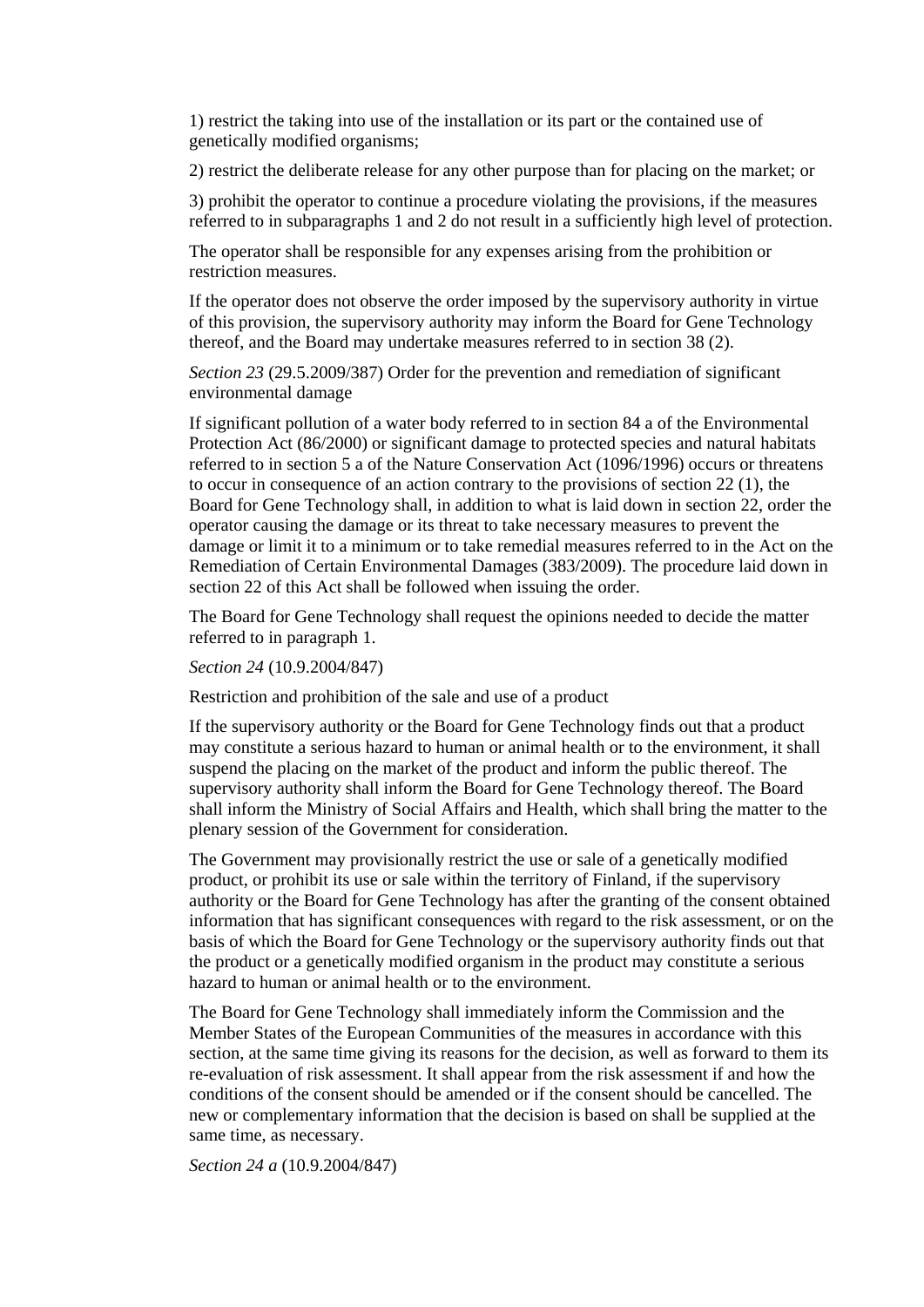#### Unauthorized products

The supervisory authority or the Board for Gene Technology shall undertake measures to prevent the placing on the market of a genetically modified product for which no authorization has been granted. At the same time remedial action to prevent damages must be initiated, if necessary, and the Board shall inform the public and the Commission and the Member States of the European Communities of the matter.

*Section 25* (10.9.2004/847)

Execution duties

When imposing a prohibition or restriction referred to in section 24, the Government may at the same time assign the Board for Gene Technology duties relating to execution of the decision.

#### Chapter 8

# **Supervision and gene technology register** (10.9.2004/847)

#### *Section 26* (4.12.2009/1002)

Gene technology register

The National Supervisory Authority for Welfare and Health maintains the gene technology register. The Board for Gene Technology however decides on providing data from the register.

The following data shall be entered into the gene technology register if they are not contained in some other register:

1) notifications and applications submitted to the Board for Gene Technology;

2) decisions made by authorities on account of applications;

3) inspection records;

4) release sites of genetically modified organisms released for any other purpose than for placing on the market;

5) sites of growing cultivated genetically modified organisms placed on the market;

6) reports on monitoring results concerning products containing or consisting of genetically modified organisms; and

7) other information considered essential by the supervisory authorities or the Board for Gene Technology; however, no other personal data referred to in the Personal Data Act (523/1999) than the name, date of birth and contact information of the natural person acting as operator and of the person in charge appointed by the operator.

If the information referred to above in paragraph 2 is contained in some other register, the name of the register and its administrator shall be given.

*Section 26 a* (10.9.2004/847)

Right to check data in the gene technology register and correction of errors

An operator has the right to check the information entered into the register regarding its operations.

It must be seen to it that any information that is in view of the use of the register incorrect, unnecessary, deficient or outdated will be corrected, removed or complemented without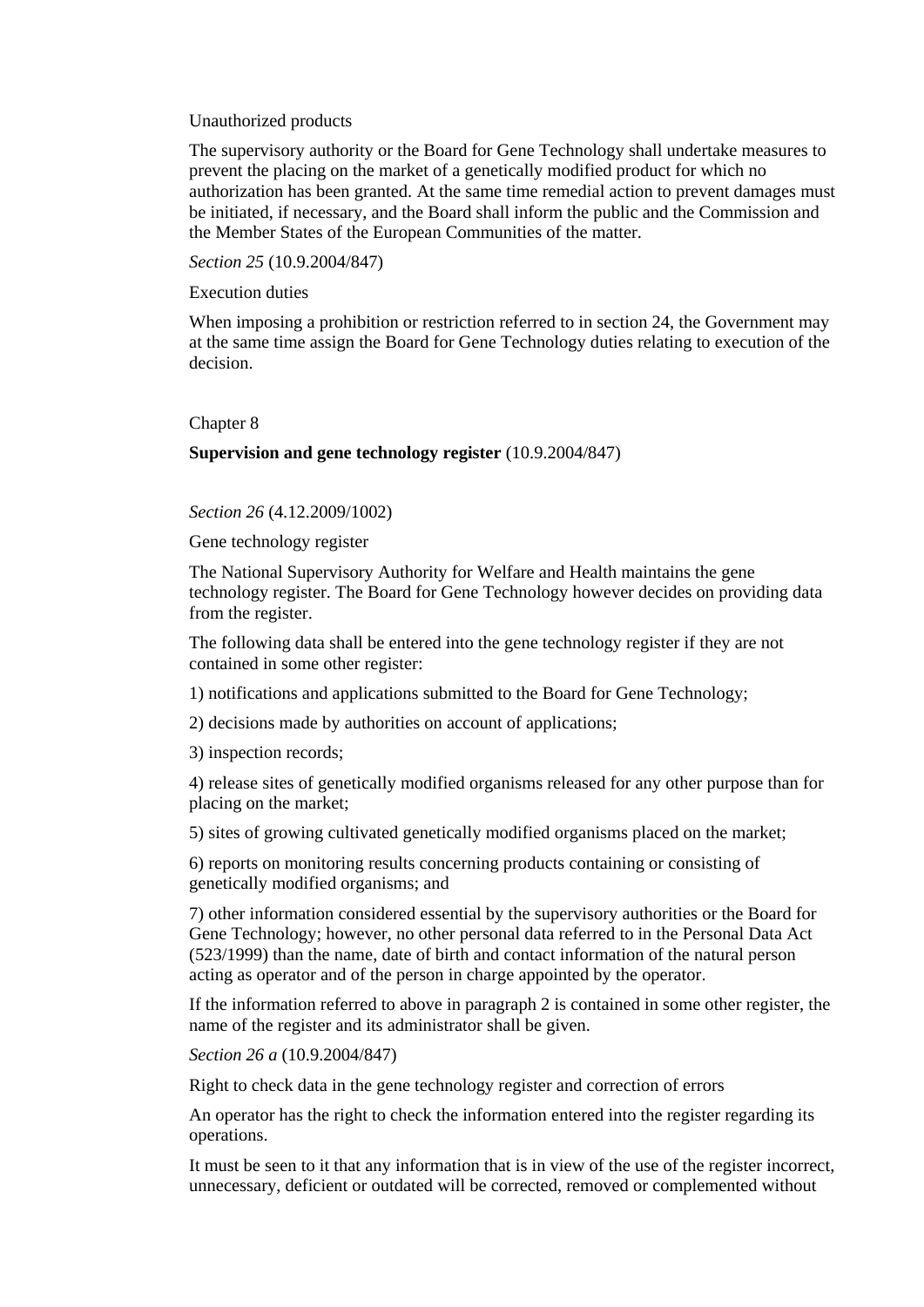unnecessary delay (correction of errors). An error shall always be corrected on the operator's grounded request.

*Section 26 b* (4.12.2009/1002)

Right to use the gene technology register

The Ministries referred to in section 4, the Board for Gene Technology, the secretariat and the presenting officials of the Board, and the supervisory authority have the right to use the gene technology register.

*Section 27* (10.9.2004/847)

Access to information and right to inspect

The Board for Gene Technology and the supervisory authority have, notwithstanding the provisions on confidentiality, the right to obtain information for supervision of compliance with this Act and the provisions issued in virtue of it from those whom the obligations according to this Act and the provisions issued in virtue of it apply to.

The Board for Gene Technology and the supervisory authority have the right to make inspections on premises other than those protected by provisions on inviolability of domicile in order to supervise compliance with this Act and the provisions issued in virtue of it.

*Section 28* (10.9.2004/847)

Right to receive samples and to carry out tests

The Board for Gene Technology or the supervisory authority have the right to make or commission free of charge the necessary measurements or tests and to receive sufficiently large samples to permit evaluation of the impact on health and the environment of genetically modified organisms.

The Board for Gene Technology may make or commission the necessary investigations considered reasonable in order to be able to determine whether the use of genetically modified organisms causes harm to human or animal health or the environment.

Before action is taken, the operator shall be given a hearing, unless there is a particular reason for not doing so.

The operator shall have the access to the results of the measurements and other tests.

*Section 29* 

Obtaining information from other authorities

Authorities carrying out the supervision of genetically modified organisms and related activities in virtue of this Act or other statutes have the right to obtain from each other any information necessary for the supervision and to use samples obtained by other authorities for the necessary tests. (10.9.2004/847)

The authority receiving the information shall maintain the same confidentiality as that imposed by section 32 on the authority supplying the information.

*Section 30* (26.5.2000/490)

International exchange of information

The Board for Gene Technology may supply such information as is required by international agreements binding on Finland to the competent authorities, international organizations and states participating in co-operation. If personal data are supplied to foreign countries the provisions of the Personal Data Act (523/1999) shall apply.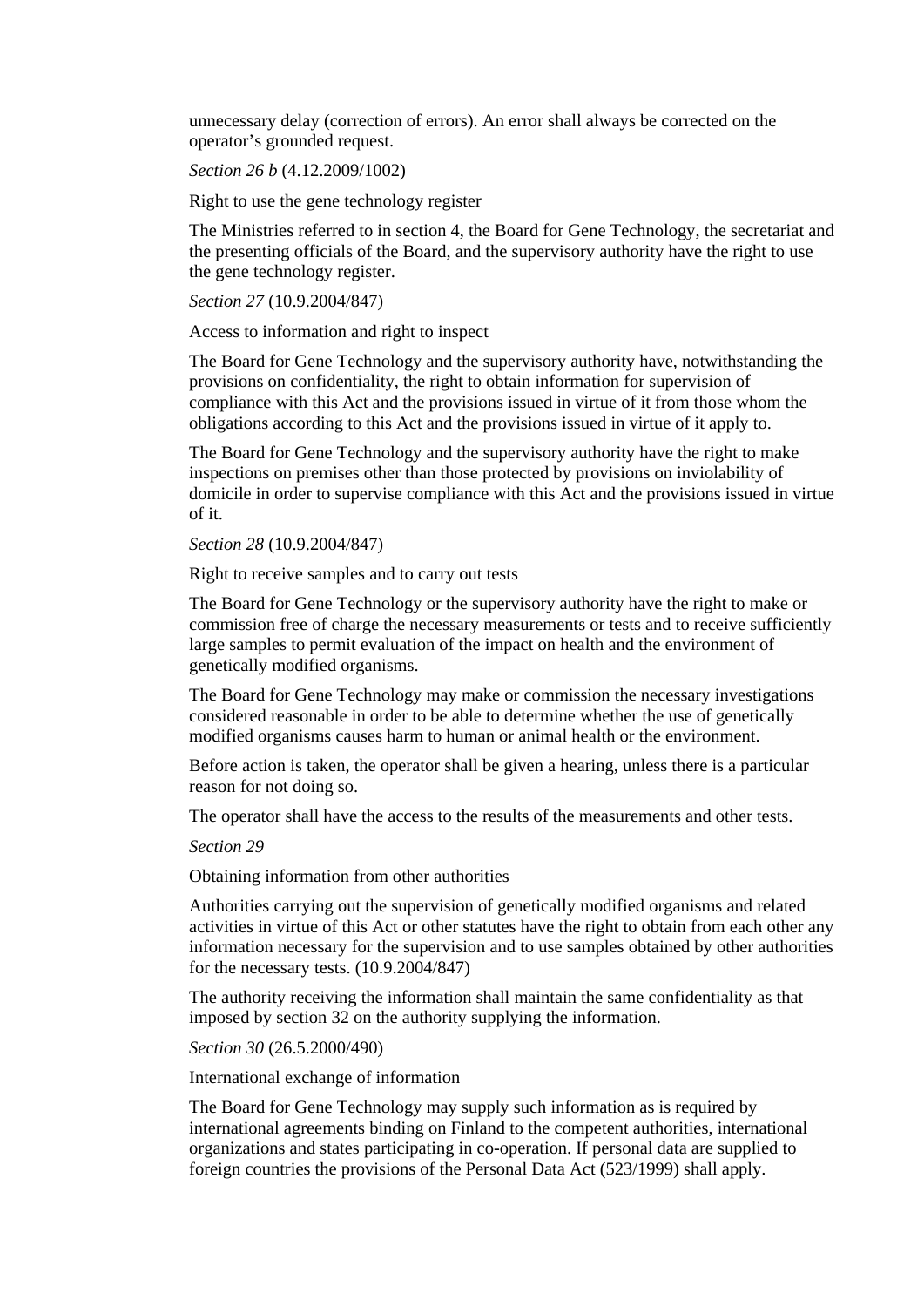*Section 31* (10.9.2004/847)

Executive assistance

Police, border guard and customs authorities shall, if necessary, provide the Board for Gene Technology and the supervisory authority with executive assistance for the supervision of compliance with, and the enforcement of, this Act and the provisions issued in virtue of it.

Chapter 9

# **Miscellaneous Provisions**

*Section 32* (10.9.2004/847)

Publicity of information and confidentiality

Any documents received or drawn up when attending to duties prescribed in this Act are subject to the provisions on publicity and confidentiality of documents laid down in the Act on the Openness of Government Activities (621/1999).The following information is not considered confidential:

1) the date of the document;

2) the name and address of the operator;

3) general descriptions of genetically modified organisms;

4) information on the location of the use of genetically modified organisms as well as on the purpose and extent of the use and the planned use and monitoring;

5) class of the contained use and containment measures;

6) methods and plans for emergency situations;

7) risk assessment; or

8) authorization documents according to this Act.

The operator shall specify the information that it considers confidential. The operator shall state reasons for its opinion. When supplying information the Board for Gene Technology decides, after having heard the operator, which information must be kept confidential.

*Section 33* (10.9.2004/847)

Supplying confidential information

In addition to what is provided in the Act on the Openness of Government Activities, information and documents produced in the context of the implementation of this Act may be provided:

1) to the authorities referred to in section 29 for implementation of this Act;

2) to experts employed by the Board for Gene Technology; and

3) to the prosecuting authorities, police, border guard or customs authorities for purposes of criminal investigation.

*Section 34* (10.9.2004/847)

Referring to other applicants' information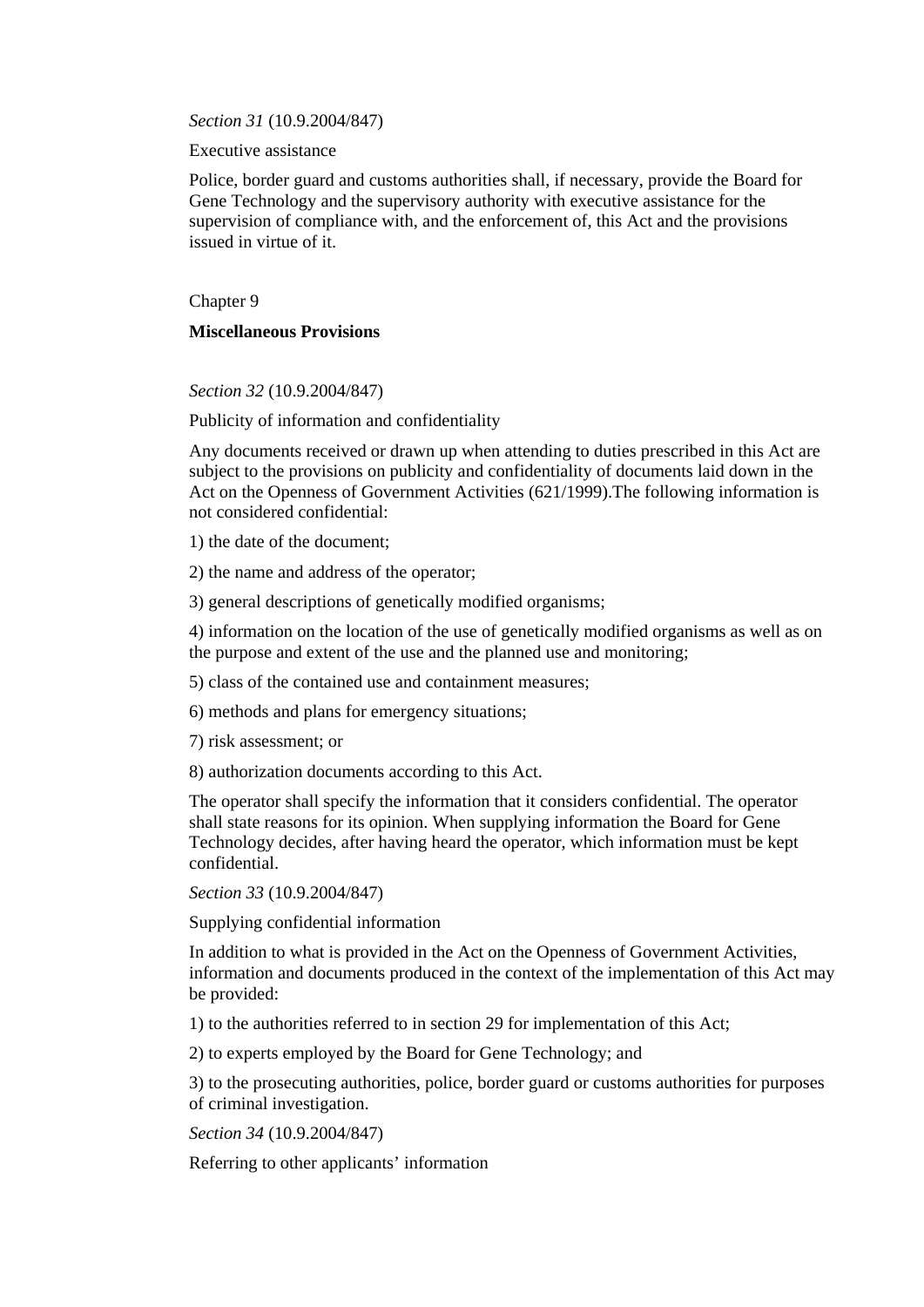In a notification or an application made in accordance with Chapters 4 - 6, the operator may refer to information or results provided in notifications or applications made by other operators, provided that they have given their written consent to such reference if the information is not public.

### *Section 35* (10.9.2004/847)

### Charges

Provisions on the amount of charges for inspection and testing for the purposes of the supervision and of charges for the processing of notifications and applications collected under this Act are issued by Government decree in accordance with the Act on the Criteria for Charges Payable to the State (150/1992).

The supervisory authority and the Board for Gene Technology may, on application, for their part grant exceptions to collecting charges if a charge would be unreasonable in view of the restricted scope of the research on, or the use of genetically modified organisms, or for some other reason. Collection of the charge may be waived in part or in full.

### *Section 36* (10.9.2004/847)

### Compensation for loss

Compensation for damage to the environment arising as a consequence of activities referred to in this Act is subject to the provisions of the Act on Compensation for Environmental Damage (737/1994).

Compensation for loss caused by a product containing genetically modified organisms to a person or to property intended for private use or consumption and used by the injured party mainly for such purpose is subject to the provisions of the Product Liability Act (694/1990).

Compensation for other loss caused by activities referred to in this Act is subject to the provisions of the Tort Liability Act (412/1974). The operator is liable to compensate for such loss, even if it was not caused wilfully or through carelessness.

The provisions of paragraphs 1 to 3 shall not restrict the right of the injured party to compensation on the basis of an agreement or by virtue of other acts than those referred to in paragraphs 1 to 3.

### *Section 36 a* (10.9.2004/847)

Consulting the public in regard to contained use

The Board for Gene Technology may decide that the public must be consulted in regard to certain circumstances related to the proposed contained use.

The consulting and the supplying of documents are subject to the provisions on confidentiality laid down in section 32.

# *Section 36 b* (10.9.2004/847)

Consulting the public in regard to the deliberate release into the environment for any other purpose than for placing on the market

The Board for Gene Technology shall consult the public in regard to a planned deliberate release into the environment for any other purpose than for placing on the market. The Board shall inform about having received the above-mentioned application at least in the Official Gazette (Virallinen lehti).

At least the following particulars shall be reported in the Official Gazette or other media: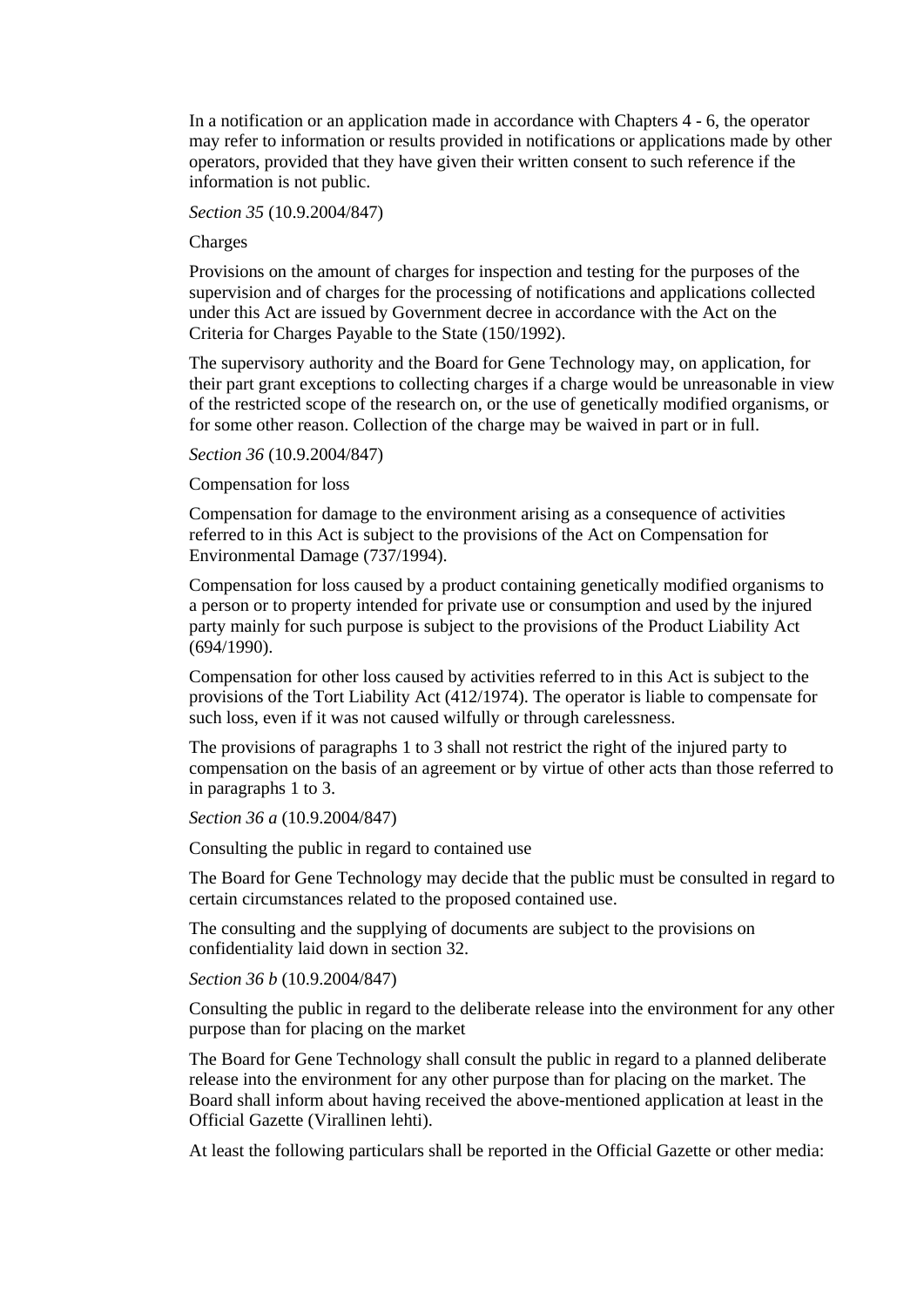1) the right of access of the public to documents regarding the deliberate release for any other purpose than for placing on the market;

2) at which agency and how the access to the documents is arranged;

3) possibility to obtain a copy of the application document;

4) to which authority written opinions shall be addressed; and

5) 60 days' time limit for consulting and when the time limit expires.

The consulting and the supplying of documents are subject to the provisions of section 32 on confidentiality.

*Section 36 c* (29.5.2009/387)

Right of institution of proceedings

The matter referred to in section 23 may be instituted in writing

1) by a person whose right or benefit it may concern;

2) by a registered association or foundation whose object is the promotion of nature conservation or environmental protection and whose rules cover the field of activities where the environmental effects in question are manifested.

*Section 37* (10.9.2004/847)

Further provisions

Provisions on application and implementation of the legislation of the European Communities on gene technology can be issued by decree of the Ministry of Social Affairs and Health, as far as the competence does not fall under other authority or body.

Chapter 10

# **Sanctions and Appeal**

*Section 38* (10.9.2004/847)

Conditional fine, threat of performance at the defaulter's expense

and threat of suspension

The Board for Gene Technology may oblige an operator which uses genetically modified organisms contrary to this Act or the provisions issued in virtue of it to make a notification or application under threat of a fine or of suspension of the operation or its part.

The Board for Gene Technology may reinforce a prohibition or order issued under this Act by imposing a conditional fine or with the threat that the measure that the neglected action concerns will be performed at the defaulter's expense.

Matters regarding conditional fines, threat of performance at the defaulter's expense and threat of suspension are subject to the provisions of the Act on Conditional Imposition of a Fine (1113/1990).

*Sections 39 to 41* 

*Sections 39 to 41 have been repealed by Act 24.5.2002/414*.

*Section 42* (24.5.2002/414)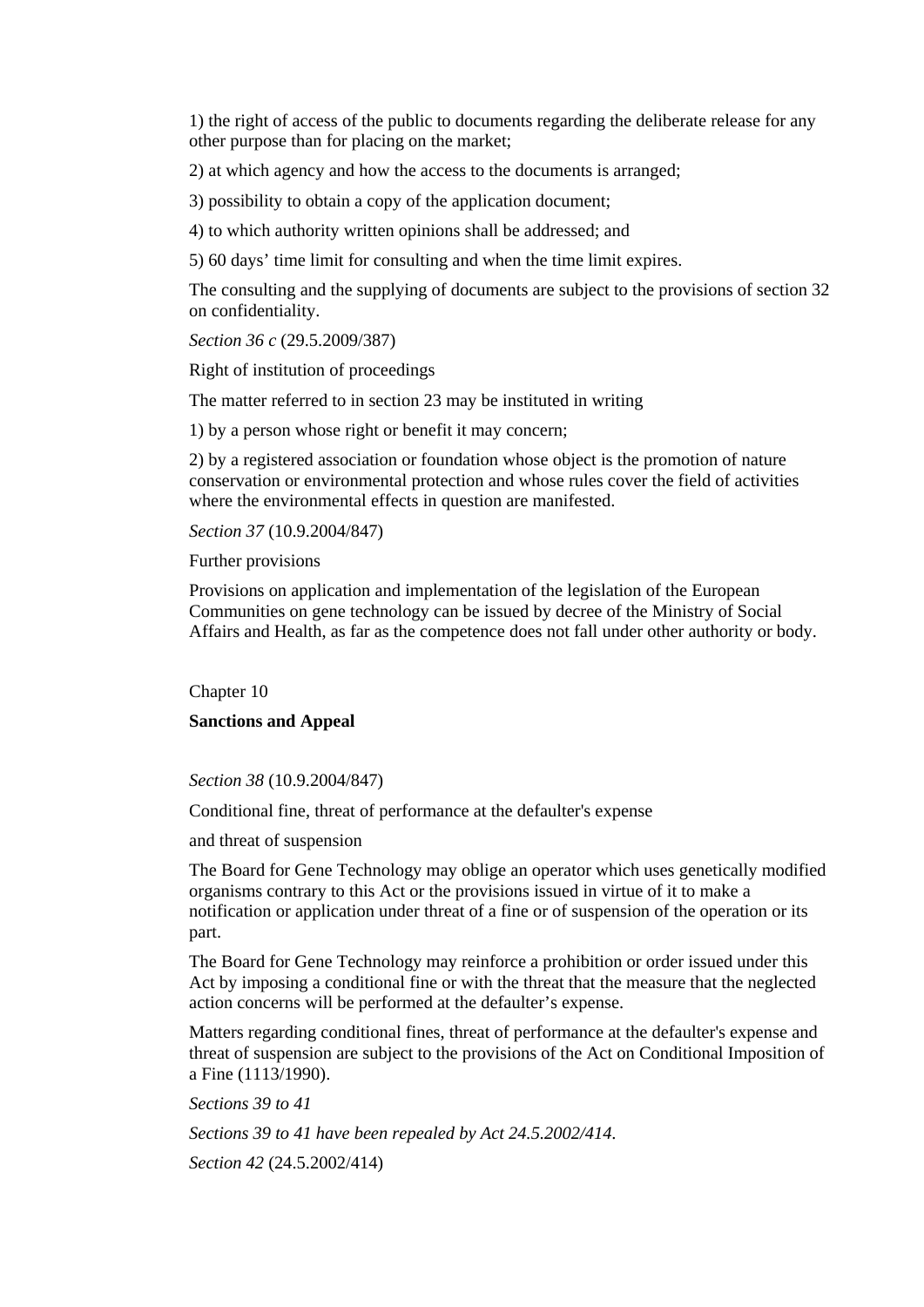Reference provisions concerning punishments

Punishment for jeopardizing health in contrary to this Act or provisions issued in virtue of it is prescribed in Chapter 34, section 4, of the Penal Code.

Punishment for gene technology offence contrary to this Act or provisions issued in virtue of it is prescribed in Chapter 44, section 4, of the Penal Code.

Punishment for damaging the environment in contrary to this Act is prescribed in Chapter 48, sections 1 to 4, of the Penal Code.

Punishment for breach of the confidentiality duty referred to in section 32 is imposed according to Chapter 38, section 1 or 2, of the Penal Code, unless the act is punishable under Chapter 40, section 5, of the Penal Code or a more severe punishment is prescribed for it elsewhere in legislation.

*Section 43* 

*Section 43 was repealed by Act 21.8.1995/1019.* 

*Section 44* (10.9.2004/847)

Appeal

A decision issued by virtue of this Act may be appealed as laid down in the Administrative Judicial Procedure Act (586/1996). A registered association or foundation also has the right of appeal in a matter in accordance with section 23 when its object is the promotion of nature conservation or environmental protection and its rules cover the field of activities where the environmental effects in question are manifested. (29.5.2009/387)

A decision concerning imposing a charge according to section 35 (1) may be appealed as laid down in section 11 b of the Act on the Criteria for Charges Payable to the State.

A decision concerning collection of a charge according to section 35 (2) may be appealed to an Administrative Court as laid down in the Administrative Judicial Procedure Act. The decision of the Administrative Court referred to in this paragraph is not subject to appeal.

*Section 44 a* (10.9.2004/847)

Claim for rectification of decision of the supervisory authority

Decisions of the supervisory authority are not subject to appeal. Rectification of a decision of the supervisory authority is applied for in writing from the Board for Gene Technology within 30 days from the date of serving the decision. The provisions on service of notice in administrative matters are applied to the service of the decision.

The decision of the supervisory authority shall be furnished with instructions for how to bring it to the Board for Gene Technology for consideration. The claim for rectification shall include the name and contact information of the person who makes or draws up the claim for rectification as well specify in which respects rectification of the decision is demanded and the grounds for the claim for rectification.

Chapter 11

**Implementing and Transitional Provisions**

*Section 45*  Entry into force